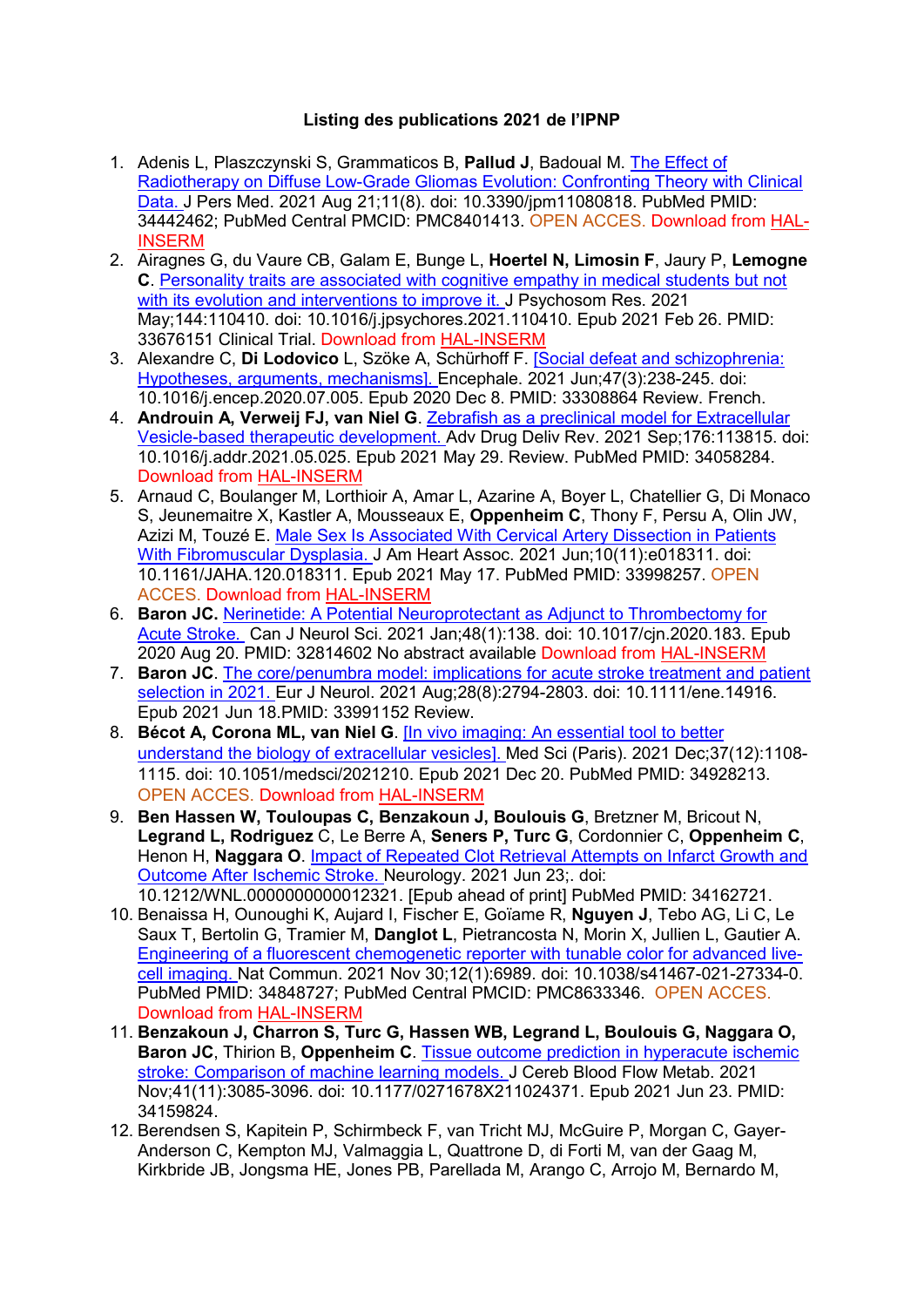Sanjuán J, Santos JL, Szöke A, Tortelli A, Llorca PM, Tarricone I, Tripoli G, Ferraro L, La Cascia C, Lasalvia A, Tosato S, Menezes PR, Del-Ben CM, Nelson B, Riecher-Rössler A, Bressan R, Barrantes-Vidal N, **Krebs MO**, Nordentoft M, Ruhrmann S, Sachs G, Rutten BPF, van Os J, Velthorst E, de Haan L. [Pre-training inter-rater reliability of clinical](https://www.ncbi.nlm.nih.gov/pubmed/33243716/)  [instruments in an international psychosis research project. S](https://www.ncbi.nlm.nih.gov/pubmed/33243716/)chizophr Res. 2021 Apr;230:104-107. doi: 10.1016/j.schres.2020.08.001. Epub 2020 Nov 24. PubMed PMID: 33243716.

- 13. Berge E, Whiteley W, Audebert H, Marchis GM, Fonseca AC, Padiglioni C, de la Ossa NP, Strbian D, Tsivgoulis G, **Turc G**. [European Stroke Organisation \(ESO\) guidelines on](https://www.ncbi.nlm.nih.gov/pubmed/33817340/)  [intravenous thrombolysis for acute ischaemic stroke. E](https://www.ncbi.nlm.nih.gov/pubmed/33817340/)ur Stroke J. 2021 Mar;6(1):I-LXII. doi: 10.1177/2396987321989865. Epub 2021 Feb 19. PubMed PMID: 33817340; PubMed Central PMCID: PMC7995316. OPEN ACCES. Download from [HAL-INSERM](https://www.hal.inserm.fr/inserm-03280275)
- 14. Bergeret S, Queneau M, Rodallec M, Curis E, Dumurgier J, Hugon J, Paquet C, Farid K, **Baron JC**. [<sup>18</sup> F]FDG PET may differentiate cerebral amyloid angiopathy from Alzheimer [disease. E](https://www.ncbi.nlm.nih.gov/pubmed/33460498/)ur J Neurol. 2021 May;28(5):1511-1519. doi: 10.1111/ene.14743. Epub 2021 Feb 3.PMID: 33460498
- 15. Bergeret S, Queneau M, Rodallec M, Landeau B, Chetelat G, Hong YT, **Dumurgier** J, **Hugon J, Paquet C**, **Farid K**, **Baron JC**. [Brain Glucose Metabolism in Cerebral Amyloid](https://www.ncbi.nlm.nih.gov/pubmed/33611942/)  [Angiopathy: An FDG-PET Study. S](https://www.ncbi.nlm.nih.gov/pubmed/33611942/)troke. 2021 Apr;52(4):1478-1482. doi: 10.1161/STROKEAHA.120.032905. Epub 2021 Feb 22. PubMed PMID: 33611942. OPEN ACCES. Download from [HAL-INSERM](https://www.hal.inserm.fr/inserm-03280309)
- 16. Bersano A, Scelzo E, Pantoni L, Morotti A, Erbetta A, Chiapparini L, Vitali P, Giaccone G, Caroppo P, Catania M, Obici L, Di Fede G, Gatti L, Tinelli F, Di Francesco JC, Piazza F, Ferrarese C, Gasparini M, Adobbati L, Bianchi-Marzoli S, Tremolada G, Sacco S, Mancuso M, Zedde ML, Godani M, Lanfranconi S, Pareyson D, Di Girolamo M, Motto C, Charidimou A, **Boulouis G**, Parati EA. [Discovering the Italian phenotype of cerebral](https://www.ncbi.nlm.nih.gov/pubmed/32166471/)  [amyloid angiopathy \(CAA\): the SENECA project. N](https://www.ncbi.nlm.nih.gov/pubmed/32166471/)eurol Sci. 2020 Aug;41(8):2193-2200. doi: 10.1007/s10072-020-04306-8. Epub 2020 Mar 12. PubMed PMID: 32166471.
- 17. Bertolo A, Nouhoum M, Cazzanelli S, Ferrier J, **Mariani JC, Kliewer A**, Belliard B, Osmanski BF, Deffieux T, Pezet S, **Lenkei Z**, Tanter M. [Whole-Brain 3D Activation and](https://www.ncbi.nlm.nih.gov/pubmed/33720137/)  [Functional Connectivity Mapping in Mice using Transcranial Functional Ultrasound](https://www.ncbi.nlm.nih.gov/pubmed/33720137/)  [Imaging. J](https://www.ncbi.nlm.nih.gov/pubmed/33720137/) Vis Exp. 2021 Feb 24;(168). doi: 10.3791/62267. PubMed PMID: 33720137. OPEN ACCES. Download from [HAL-INSERM](https://hal.archives-ouvertes.fr/hal-03242236)
- 18. Borne L, Rivière D, **Cachia A, Roca P, Mellerio C, Oppenheim C**, Mangin JF. [Automatic](https://www.ncbi.nlm.nih.gov/pubmed/34089872/)  [recognition of specific local cortical folding patterns. N](https://www.ncbi.nlm.nih.gov/pubmed/34089872/)euroimage. 2021 Jun 2;238:118208. doi: 10.1016/j.neuroimage.2021.118208. [Epub ahead of print] PubMed PMID: 34089872. OPEN ACCES. Download from [HAL-INSERM](https://www.hal.inserm.fr/inserm-03280339)
- 19. **Bouchereau E, Sharshar T**, Legouy C. [Delayed awakening in neurocritical care. R](https://www.ncbi.nlm.nih.gov/pubmed/34392974/)ev Neurol (Paris). 2021 Aug 12;. doi: 10.1016/j.neurol.2021.06.001. [Epub ahead of print] Review. PubMed PMID: 34392974.
- 20. Browning M, Bilderbeck AC, Dias R, Dourish CT, Kingslake J, Deckert J, Goodwin GM, **Gorwood P**, Guo B, Harmer CJ, Morriss R, Reif A, Ruhe HG, van Schaik A, Simon J, Sola VP, Veltman DJ, Elices M, Lever AG, Menke A, Scanferla E, Stäblein M, Dawson GR. [The clinical effectiveness of using a predictive algorithm to guide antidepressant](https://www.ncbi.nlm.nih.gov/pubmed/33637837/)  [treatment in primary care \(PReDicT\): an open-label, randomised controlled trial.](https://www.ncbi.nlm.nih.gov/pubmed/33637837/)  Neuropsychopharmacology. 2021 Jun;46(7):1307-1314. doi: 10.1038/s41386-021-00981 z. Epub 2021 Feb 26. PubMed PMID: 33637837. OPEN ACCES. Download from [HAL-](https://www.hal.inserm.fr/inserm-03280352)[INSERM](https://www.hal.inserm.fr/inserm-03280352)
- 21. Cataldo A, **Dupin L**, Gomi H, Haggard P. [Sensorimotor signals underlying space](https://www.ncbi.nlm.nih.gov/pubmed/33346045/)  [perception: an investigation based on self-touch. N](https://www.ncbi.nlm.nih.gov/pubmed/33346045/)europsychologia. 2021 Jan 22;151:107729. doi: 10.1016/j.neuropsychologia.2020.107729. Epub 2020 Dec 17. PubMed PMID: 33346045.
- 22. **Causeret F, Moreau MX, Pierani A**, Blanquie O. [The multiple facets of Cajal-Retzius](https://www.ncbi.nlm.nih.gov/pubmed/34047341/)  [neurons. D](https://www.ncbi.nlm.nih.gov/pubmed/34047341/)evelopment. 2021 Jun 1;148(11):dev199409. doi: 10.1242/dev.199409. Epub 2021 May 28. PubMed PMID: 34047341. Review. Download from [HAL-INSERM](https://www.hal.inserm.fr/inserm-03242189)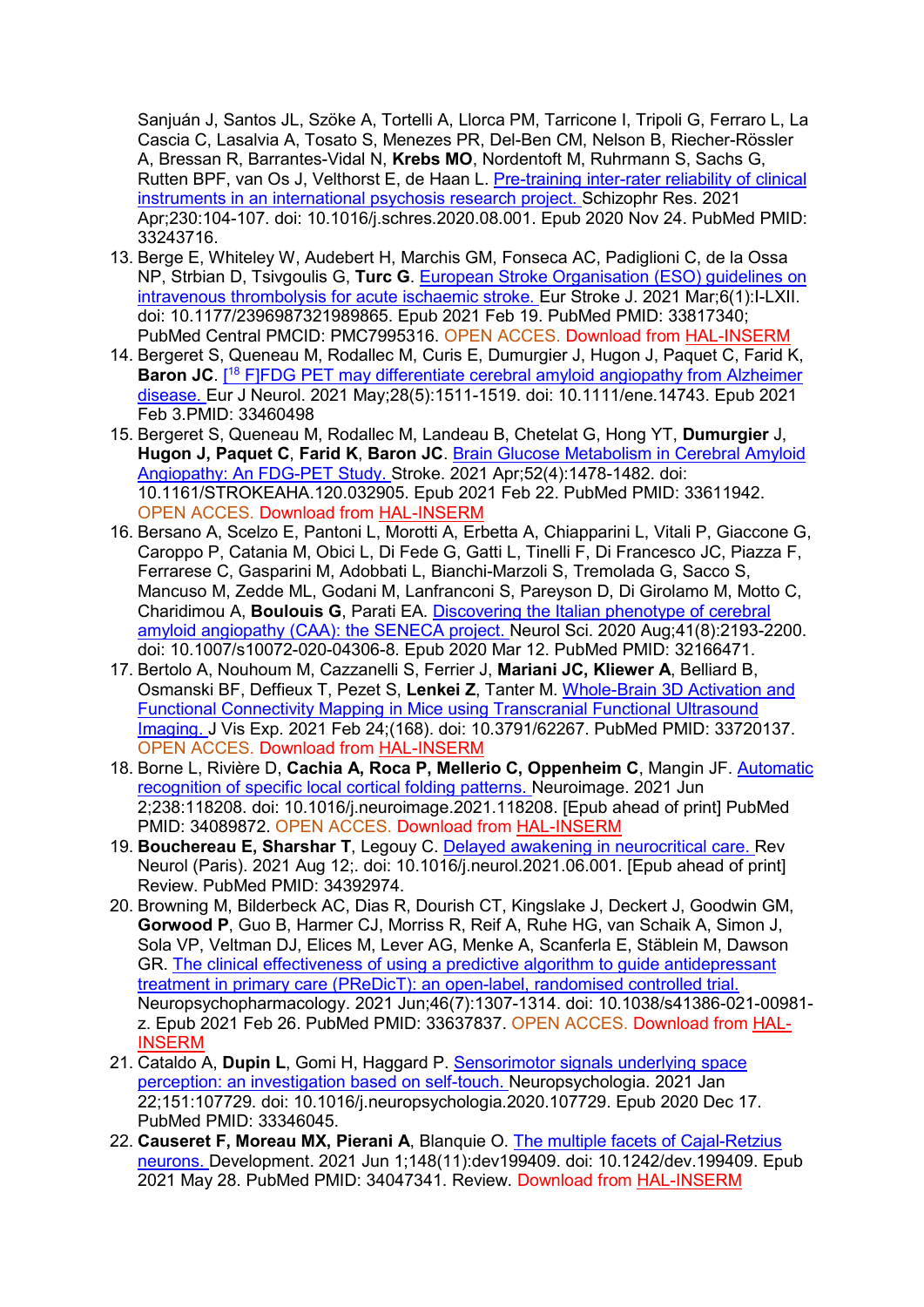- 23. Chantran Y, Capron J, Doukhi D, Felix J, Féroul M, Kruse F, Chaigneau T, Dorothée G, Allou T, Ayrignac X, Barrou Z, de Broucker T, Cret C, **Turc G**, Peres R, Wacongne A, Sarazin M, Renard D, Cordonnier C, Alamowitch S, Aucouturier P. [Letter to the editor:](https://www.ncbi.nlm.nih.gov/pubmed/34118456/)  Serum anti-[Aβ antibodies in cerebral amyloid angiopathy.](https://www.ncbi.nlm.nih.gov/pubmed/34118456/) Autoimmun Rev. 2021 Aug;20(8):102870. doi: 10.1016/j.autrev.2021.102870. Epub 2021 Jun 10. PMID: 34118456. Download from [HAL-INSERM](https://www.hal.inserm.fr/inserm-03260379)
- 24. Chen BK, **Le Pen G, Eckmier A**, Rubinstenn G, **Jay TM**, Denny CA. [Fluoroethylnormemantine, a novel derivative of memantine, facilitates extinction learning](https://www.ncbi.nlm.nih.gov/pubmed/33631001/)  [without sensorimotor deficits. I](https://www.ncbi.nlm.nih.gov/pubmed/33631001/)nt J Neuropsychopharmacol. 2021 Jul 14;24(6):519-531. doi: 10.1093/ijnp/pyab007. PubMed PMID: 33631001. OPEN ACCES. Download from [HAL-INSERM](https://www.hal.inserm.fr/inserm-03280373)
- 25. **Clarke J**, Peyre H, Alison M, Bargiacchi A, Stordeur C, Boizeau P, Mamou G, Crépon SG, Alberti C, Léger J, Delorme R. Abnormal bone mineral density and content in girls [with early-onset anorexia nervosa. J](https://www.ncbi.nlm.nih.gov/pubmed/33423687/) Eat Disord. 2021 Jan 10;9(1):9. doi: 10.1186/s40337-020-00365-6. Review. PubMed PMID: 33423687. OPEN ACCES. Download from [HAL-INSERM](https://www.hal.inserm.fr/inserm-03280383)
- 26. Dabertrand F, Harraz OF, Koide M, Longden TA, Rosehart AC, Hill-Eubanks DC, **Joutel A**, Nelson MT. PIP<sub>2</sub> corrects cerebral blood flow deficits in small vessel disease by [rescuing capillary Kir2.1 activity. P](https://www.ncbi.nlm.nih.gov/pubmed/33875602/)roc Natl Acad Sci U S A. 2021 Apr 27;118(17). doi: 10.1073/pnas.2025998118. PubMed PMID: 33875602.
- 27. de Marcellus C, Dupic L, Roux CJ, El Aouane El Ghomari I, Parize P, Luscan R, Moulin F, **Kossorotoff M**. [Case Report: Cerebrovascular Events Associated With Bacterial and](https://www.ncbi.nlm.nih.gov/pubmed/33897582/)  [SARS-CoV-2 Infections in an Adolescent. F](https://www.ncbi.nlm.nih.gov/pubmed/33897582/)ront Neurol. 2021 Apr 8;12:606617. doi: 10.3389/fneur.2021.606617. eCollection 2021. PubMed PMID: 33897582. OPEN ACCES. Download from [HAL-INSERM](https://www.hal.inserm.fr/inserm-03280444)
- 28. Demyttenaere K, Kiekens G, Bruffaerts R, Mortier P, **Gorwood P**, Martin L, Di Giannantonio M. [Outcome in depression \(I\): why symptomatic remission is not good](https://www.ncbi.nlm.nih.gov/pubmed/32423510/)  [enough. C](https://www.ncbi.nlm.nih.gov/pubmed/32423510/)NS Spectr. 2021 Aug;26(4):393-399. doi: 10.1017/S1092852920001418. Epub 2020 May 19. PubMed PMID: 32423510.
- 29. Demyttenaere K, Kiekens G, Bruffaerts R, Mortier P, **Gorwood P**, Martin L, Di Giannantonio M. [Outcome in depression \(II\): beyond the Hamilton Depression Rating](https://www.ncbi.nlm.nih.gov/pubmed/32423491/)  [Scale. C](https://www.ncbi.nlm.nih.gov/pubmed/32423491/)NS Spectr. 2021 Aug;26(4):378-382. doi: 10.1017/S109285292000142X. Epub 2020 May 19. PubMed PMID: 32423491.
- 30. Di Lodovico L, Duquesnoy M, Dicembre M, Ringuenet D, Godart N, **Gorwood P**, Melchior JC, Hanachi M. [What distinguish patients with compulsory treatment for](https://www.ncbi.nlm.nih.gov/pubmed/32865866/)  [severely undernourished anorexia nervosa. E](https://www.ncbi.nlm.nih.gov/pubmed/32865866/)ur Eat Disord Rev. 2021 Jan;29(1):144-151. doi: 10.1002/erv.2790. Epub 2020 Aug 31. PMID: 32865866.
- 31. Di Lodovico L, Hatteea H, Couton C, **Duriez P**, Treasure J, **Gorwood P**. [Physical](https://www.ncbi.nlm.nih.gov/pubmed/33710637/)  [exercise-related endophenotypes in anorexia nervosa. I](https://www.ncbi.nlm.nih.gov/pubmed/33710637/)nt J Eat Disord. 2021 Mar 12;. doi: 10.1002/eat.23503. Online ahead of print PubMed PMID: 33710637. Download from [HAL-INSERM](https://www.hal.inserm.fr/inserm-03170394)
- 32. Di Lodovico L, Mondot S, Doré J, Mack I, Hanachi M, **Gorwood P**. [Anorexia nervosa and](https://www.ncbi.nlm.nih.gov/pubmed/32971217/)  [gut microbiota: A systematic review and quantitative synthesis of pooled microbiological](https://www.ncbi.nlm.nih.gov/pubmed/32971217/)  [data.](https://www.ncbi.nlm.nih.gov/pubmed/32971217/) Prog Neuropsychopharmacol Biol Psychiatry. 2021 Mar 2;106:110114. doi: 10.1016/j.pnpbp.2020.110114. Epub 2020 Sep 22. PMID: 32971217
- 33. Dickens AM, Sen P, Kempton MJ, Barrantes-Vidal N, Iyegbe C, Nordentoft M, Pollak T, Riecher-Rössler A, Ruhrmann S, Sachs G, Bressan R, **Krebs MO**, Amminger GP, de Haan L, van der Gaag M, Valmaggia L, Hyötyläinen T, Orešič M, McGuire P. [Dysregulated Lipid Metabolism Precedes Onset of Psychosis. B](https://www.ncbi.nlm.nih.gov/pubmed/32928501/)iol Psychiatry. 2021 Feb 1;89(3):288-297. doi: 10.1016/j.biopsych.2020.07.012. Epub 2020 Jul 25. PMID: 32928501. OPEN ACCES. Download from [HAL-INSERM](https://www.hal.inserm.fr/inserm-03280453)
- 34. Dobre D, Schwan R, Jansen C, Schwitzer T, Martin O, Ligier F, Rolland B, Abdel-Ahad P, Capdevielle D, Corruble E, Delamilleure P, Dollfus S, Drapier D, Bennabi D, Joubert F, Lecoeur W, Massoubre C, Pelissolo A, Roser M, Schmitt C, Teboul N, **Vansteene C**, Yekhlef W, Yrondi A, Haoui R, Gaillard R, Leboyer M, Thomas P, **Gorwood P**, Laprevote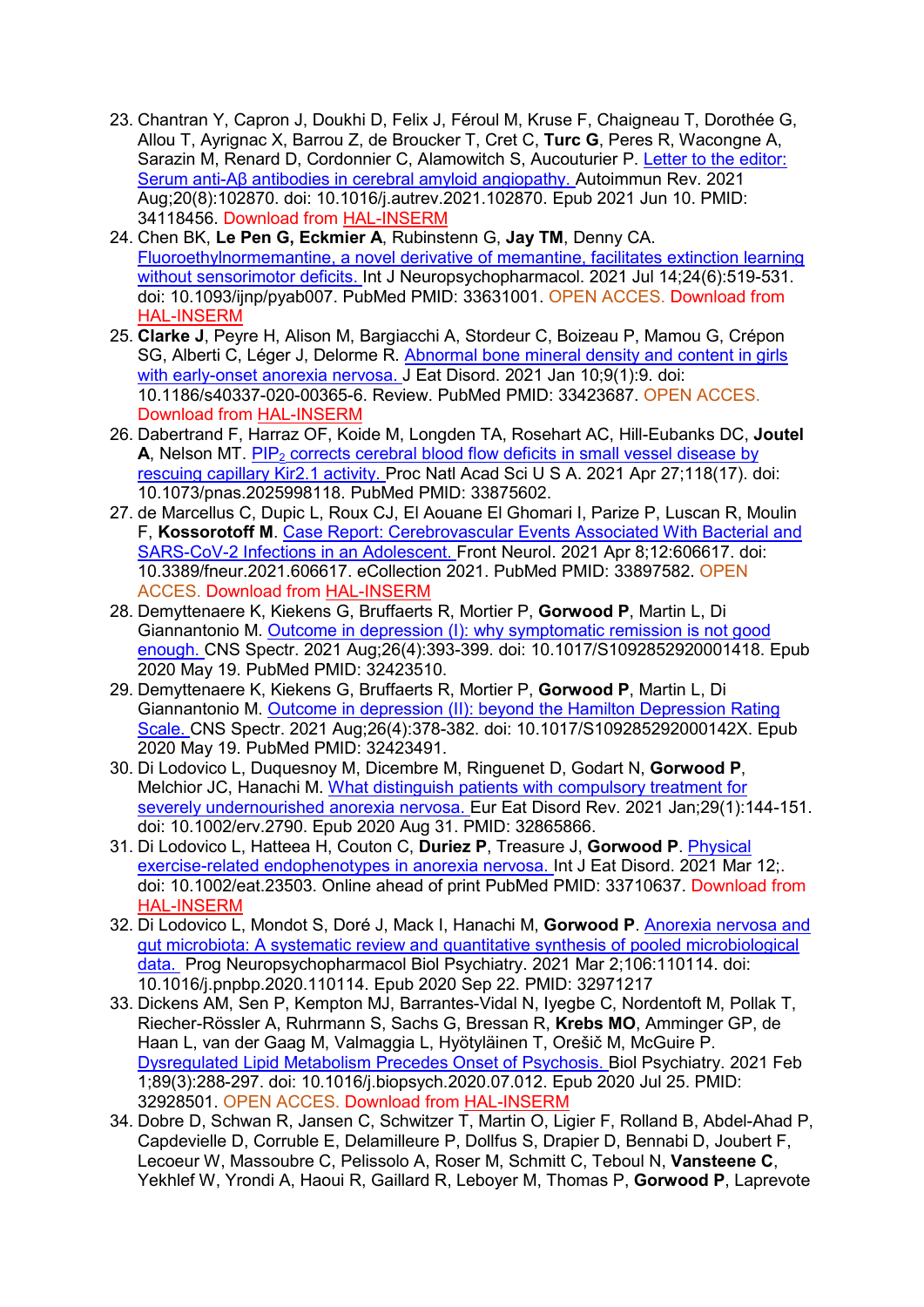V. [Clinical features and outcomes of COVID-19](https://www.ncbi.nlm.nih.gov/pubmed/33902760/) patients hospitalized for psychiatric [disorders: a French multi-centered prospective observational study. P](https://www.ncbi.nlm.nih.gov/pubmed/33902760/)sychol Med. 2021 Apr 27;:1-29. doi: 10.1017/S0033291721001537. [Epub ahead of print] PubMed PMID: 33902760. OPEN ACCES. Download from [HAL-INSERM](https://hal.archives-ouvertes.fr/hal-03224998)

- 35. Docteur A, **Gorwood P**, Mirabel-Sarron C, Kaya Lefèvre H, Sala L, **Duriez P**. [Mindfulness-based cognitive therapy efficacy in reducing physiological response to](https://www.ncbi.nlm.nih.gov/pubmed/34517435/)  [emotional stimuli in patients with bipolar I disorder and the intermediate role of cognitive](https://www.ncbi.nlm.nih.gov/pubmed/34517435/)  [reactivity. J](https://www.ncbi.nlm.nih.gov/pubmed/34517435/) Clin Psychol. 2021 Nov;77(11):2442-2454. doi: 10.1002/jclp.23243. Epub 2021 Sep 13. PMID: 34517435. OPEN ACCES. Download from [HAL-INSERM](https://www.hal.inserm.fr/inserm-03346081)
- 36. Dominguez I, **Cruz-Gamero JM**, Corasolla V, **Dacher N**, Rangasamy S, Urbani A, Narayanan V, **Rebholz H**. [Okur-Chung neurodevelopmental syndrome-](https://www.ncbi.nlm.nih.gov/pubmed/33944995/)linked CK2α [variants have reduced kinase activity. H](https://www.ncbi.nlm.nih.gov/pubmed/33944995/)um Genet. 2021 May 4;. doi: 10.1007/s00439- 021-02280-5. [Epub ahead of print] PubMed PMID: 33944995.
- 37. **Duriez P**, Guy-Rubin A, Kaya Lefèvre H, **Gorwood P**. [Morphing analysis of facial](https://www.ncbi.nlm.nih.gov/pubmed/34213746/)  [emotion recognition in anorexia nervosa: association with physical activity. E](https://www.ncbi.nlm.nih.gov/pubmed/34213746/)at Weight Disord. 2021 Jul 2;. doi: 10.1007/s40519-021-01254-w. [Epub ahead of print] PubMed PMID: 34213746.
- 38. **Duriez P,** Kaya Lefèvre H, **Di Lodovico L, Viltart O, Gorwood P**. [Increased cognitive](https://www.ncbi.nlm.nih.gov/pubmed/33851482/)  [flexibility mediates the improvement of eating disorders symptoms, depressive symptoms](https://www.ncbi.nlm.nih.gov/pubmed/33851482/)  [and level of daily life functioning in patients with anorexia nervosa treated in specialised](https://www.ncbi.nlm.nih.gov/pubmed/33851482/)  [centres. E](https://www.ncbi.nlm.nih.gov/pubmed/33851482/)ur Eat Disord Rev. 2021 Jul;29(4):600-610. doi: 10.1002/erv.2829. Epub 2021 Apr 14.PMID: 33851482. Download from [HAL-INSERM](https://www.hal.inserm.fr/inserm-03203038)
- 39. Fernández-Aranda F, Treasure J, Paslakis G, Agüera Z, Giménez M, Granero R, Sánchez I, Serrano-Troncoso E, **Gorwood P**, Herpertz-Dahlmann B, Bonin EM, Monteleone P, Jiménez-Murcia S. [The impact of duration of illness on treatment](https://www.ncbi.nlm.nih.gov/pubmed/33599348/)  [nonresponse and drop-out: Exploring the relevance of enduring eating disorder concept.](https://www.ncbi.nlm.nih.gov/pubmed/33599348/) Eur Eat Disord Rev. 2021 May;29(3):499-513. doi: 10.1002/erv.2822. Epub 2021 Feb 18.PMID: 33599348.
- 40. Figueiredo T, Mendes APD, Moreira DP, Goulart E, Oliveira D, Kobayashi GS, Stern S, Kok F, Marchetto MC, **Santos R\***, Gage FH\*, Zatz M\*. [Inositol monophosphatase 1](https://www.ncbi.nlm.nih.gov/pubmed/32839513/)  [\(IMPA1\) mutation in intellectual disability patients impairs neurogenesis but not](https://www.ncbi.nlm.nih.gov/pubmed/32839513/)  [gliogenesis. M](https://www.ncbi.nlm.nih.gov/pubmed/32839513/)ol Psychiatry. 2021 Jul;26(7):3558-3571. doi: 10.1038/s41380-020-00862- 9. Epub 2020 Aug 24. PubMed PMID: 32839513. \*These authors contributed equally. Download from [HAL-INSERM](https://www.hal.inserm.fr/inserm-02981565) [https://www.nature.com/articles/s41380-020-00862-](https://www.nature.com/articles/s41380-020-00862-9.epdf?sharing_token=Q8IpW6t0GDhdqUxyF-khStRgN0jAjWel9jnR3ZoTv0M89EaNKtLbCT8dDnFnig3ee2iYQ6nYWPa6n88smnSw12yONRyIDX1WfFVmbZrSjQ0z3LAsO_tAqFDvr0-cScw01bcHBLJX450ZHYs2GxIUbMA0MExE_18kYsp6dc_FTO4%3D) [9.epdf?sharing\\_token=Q8IpW6t0GDhdqUxyF](https://www.nature.com/articles/s41380-020-00862-9.epdf?sharing_token=Q8IpW6t0GDhdqUxyF-khStRgN0jAjWel9jnR3ZoTv0M89EaNKtLbCT8dDnFnig3ee2iYQ6nYWPa6n88smnSw12yONRyIDX1WfFVmbZrSjQ0z3LAsO_tAqFDvr0-cScw01bcHBLJX450ZHYs2GxIUbMA0MExE_18kYsp6dc_FTO4%3D)[khStRgN0jAjWel9jnR3ZoTv0M89EaNKtLbCT8dDnFnig3ee2iYQ6nYWPa6n88smnSw12y](https://www.nature.com/articles/s41380-020-00862-9.epdf?sharing_token=Q8IpW6t0GDhdqUxyF-khStRgN0jAjWel9jnR3ZoTv0M89EaNKtLbCT8dDnFnig3ee2iYQ6nYWPa6n88smnSw12yONRyIDX1WfFVmbZrSjQ0z3LAsO_tAqFDvr0-cScw01bcHBLJX450ZHYs2GxIUbMA0MExE_18kYsp6dc_FTO4%3D) [ONRyIDX1WfFVmbZrSjQ0z3LAsO\\_tAqFDvr0](https://www.nature.com/articles/s41380-020-00862-9.epdf?sharing_token=Q8IpW6t0GDhdqUxyF-khStRgN0jAjWel9jnR3ZoTv0M89EaNKtLbCT8dDnFnig3ee2iYQ6nYWPa6n88smnSw12yONRyIDX1WfFVmbZrSjQ0z3LAsO_tAqFDvr0-cScw01bcHBLJX450ZHYs2GxIUbMA0MExE_18kYsp6dc_FTO4%3D) [cScw01bcHBLJX450ZHYs2GxIUbMA0MExE\\_18kYsp6dc\\_FTO4%3D](https://www.nature.com/articles/s41380-020-00862-9.epdf?sharing_token=Q8IpW6t0GDhdqUxyF-khStRgN0jAjWel9jnR3ZoTv0M89EaNKtLbCT8dDnFnig3ee2iYQ6nYWPa6n88smnSw12yONRyIDX1WfFVmbZrSjQ0z3LAsO_tAqFDvr0-cScw01bcHBLJX450ZHYs2GxIUbMA0MExE_18kYsp6dc_FTO4%3D)
- 41. Forestier G, de Beaurepaire I, Bornet G, **Boulouis G**. [Cytotoxic lesion of the corpus](https://www.ncbi.nlm.nih.gov/pubmed/32809155/)  [callosum as presenting neuroradiological manifestation of COVID-2019 infection. J](https://www.ncbi.nlm.nih.gov/pubmed/32809155/) Neurol. 2021 May;268(5):1595-1597. doi: 10.1007/s00415-020-10166-1. Epub 2020 Aug 18. PubMed PMID: 32809155; PubMed Central PMCID: PMC7433278. OPEN ARCHIVE.
- 42. **Frajerman A**, Scoriels L, **Kebir O, Chaumette B**. [Shared Biological Pathways between](https://www.mdpi.com/1422-0067/22/13/6881/xml#cite)  [Antipsychotics and Omega-3 Fatty Acids: A Key Feature for Schizophrenia Preventive](https://www.mdpi.com/1422-0067/22/13/6881/xml#cite)  [Treatment?](https://www.mdpi.com/1422-0067/22/13/6881/xml#cite) Int. J. Mol. Sci. 2021 Jun 26;22(13):6881. [doi: 10.3390/ijms22136881.](https://doi.org/10.3390/ijms22136881) Review. OPEN ACCES. Download from [HAL-INSERM](https://www.hal.inserm.fr/inserm-03274446)
- 43. Galderisi S, De Hert M, Del Prato S, Fagiolini A, **Gorwood P**, Leucht S, Maggioni AP, Mucci A, Arango C. [Identification and management of cardiometabolic risk in subjects](https://www.ncbi.nlm.nih.gov/pubmed/33413701/)  [with schizophrenia spectrum disorders: A Delphi expert consensus study. E](https://www.ncbi.nlm.nih.gov/pubmed/33413701/)ur Psychiatry. 2021 Jan 8;64(1):e7. doi: 10.1192/j.eurpsy.2020.115. PMID: 33413701. OPEN ACCES. Download from [HAL-INSERM](https://www.hal.inserm.fr/inserm-03280472)
- 44. Geoffroy PA, Oquendo MA, Courtet P, Blanco C, Olfson M, Peyre H, Lejoyeux M, **Limosin F**, **Hoertel N**. [Sleep complaints are associated with increased suicide risk](https://www.ncbi.nlm.nih.gov/pubmed/32355334/)  [independently of psychiatric disorders: results from a national 3-year prospective study.](https://www.ncbi.nlm.nih.gov/pubmed/32355334/)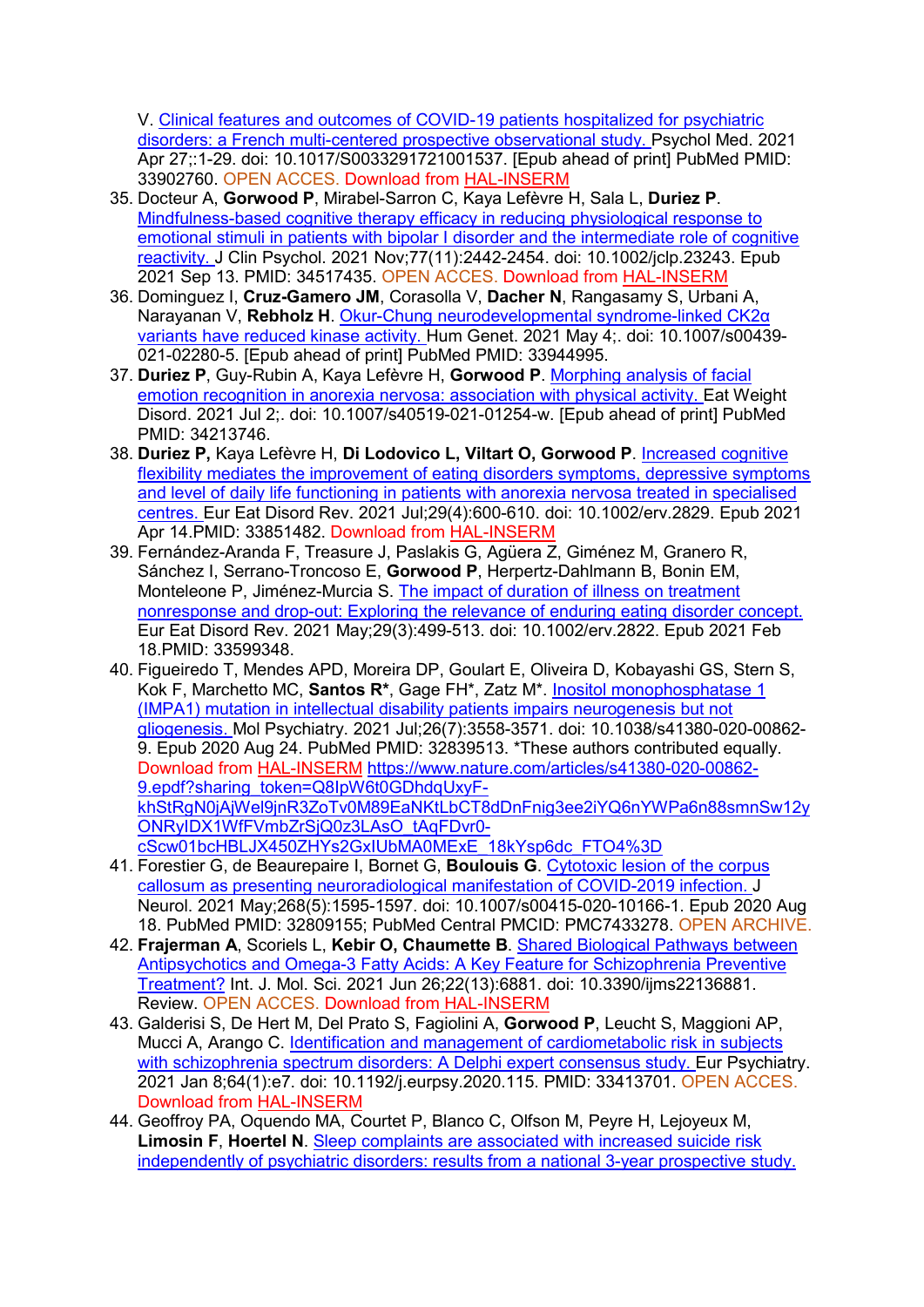Mol Psychiatry. 2021 Jun;26(6):2126-2136. doi: 10.1038/s41380-020-0735-3. Epub 2020 Apr 30.PubMed PMID: 32355334.

- 45. Gerschenfeld G, Smadja D, **Turc G**, Olindo S, Laborne FX, Yger M, Caroff J, **Gonçalves B**, **Seners P**, Cantier M, L'Hermitte Y, Aghasaryan M, Alecu C, Marnat G, **Ben Hassen W**, Kalsoum E, Clarençon F, Piotin M, Spelle L, Denier C, Sibon I, Alamowitch S, Chausson N. [Functional Outcome, Recanalization, and Hemorrhage Rates After Large](https://www.ncbi.nlm.nih.gov/pubmed/34635558/)  [Vessel Occlusion Stroke Treated With Tenecteplase Before Thrombectomy. N](https://www.ncbi.nlm.nih.gov/pubmed/34635558/)eurology. 2021 Nov 30;97(22):e2173-e2184. doi: 10.1212/WNL.0000000000012915. Epub 2021 Oct 11. PubMed PMID: 34635558. Download from [HAL-INSERM](https://www.hal.inserm.fr/inserm-03379553)
- 46. Gocko X, Tattevin P, **Lemogne C**. [Genesis and dissemination of a controversial disease:](https://www.ncbi.nlm.nih.gov/pubmed/33045319/)  [chronic Lyme.](https://www.ncbi.nlm.nih.gov/pubmed/33045319/) Infect Dis Now. 2021 Feb;51(1):86-89. doi: 10.1016/j.medmal.2020.09.026. Epub 2020 Oct 10.PMID: 33045319 OPEN ACCES. Download from [HAL-INSERM](https://www.hal.inserm.fr/inserm-03278983)
- 47. Godin O, Gaube G, Olié E, Belzeaux R, Bellivier F, Loftus J, Courtet P, **Dubertret C**, Llorca PM, Gard S, Henry C, Schwan R, Passerieux C, Polosan M, Samalin L, Leboyer M, Etain B. [Childhood maltreatment and metabolic syndrome in bipolar disorders: In](https://www.ncbi.nlm.nih.gov/pubmed/34182249/)  [search of moderators. P](https://www.ncbi.nlm.nih.gov/pubmed/34182249/)sychoneuroendocrinology. 2021 Sep;131:105327. doi: 10.1016/j.psyneuen.2021.105327. Epub 2021 Jun 15.PMID: 34182249.
- 48. Godin O, Leboyer M, Belzeaux R, Bellivier F, Loftus J, Courtet P, **Dubertret C**, Gard S, Henry C, Llorca PM, Schwan R, Passerieux C, Polosan M, Samalin L, Olié E, Etain B. [Non-Alcoholic Fatty Liver Disease in a sample of individuals with Bipolar Disorders:](https://www.ncbi.nlm.nih.gov/pubmed/33011976/)  [Results From the FACE-BD Cohort. A](https://www.ncbi.nlm.nih.gov/pubmed/33011976/)cta Psychiatr Scand. 2021 Jan;143(1):82-91. doi: 10.1111/acps.13239. Epub 2020 Nov 24. PubMed PMID: 33011976. Download from [HAL-INSERM](https://hal.archives-ouvertes.fr/hal-03166629)
- 49. **Gorwood P**, Benichou J, Moore N, Álvarez Martínez E, Mertens J, Aguglia E, Figueira ML, Falkai P, Olivier V, Wattez M, Picarel-Blanchot F, de Bodinat C. The safety of [agomelatine in standard medical practice in depressed patients: A 26-week international](https://www.ncbi.nlm.nih.gov/pubmed/32976677/)  [multicentre cohort study. H](https://www.ncbi.nlm.nih.gov/pubmed/32976677/)um Psychopharmacol. 2021 Jan;36(1):1-11. doi: 10.1002/hup.2759. Epub 2020 Sep 25. PMID: 32976677. OPEN ACCES. Download from [HAL-INSERM](https://www.hal.inserm.fr/inserm-02969124)
- 50. **Gorwood P**, Fiorillo A. [One year after the COVID-19: what have we learnt, what shall we](https://www.ncbi.nlm.nih.gov/pubmed/33583453/)  [do next?. E](https://www.ncbi.nlm.nih.gov/pubmed/33583453/)ur Psychiatry. 2021 Feb 15; 1-5. doi: 10.1192/j.eurpsy.2021.9. [Epub ahead of print] PubMed PMID: 33583453. OPEN ACCES. Download from [HAL-INSERM](https://www.hal.inserm.fr/inserm-03143910)
- 51. Grall-Bronnec M, Guillou-Landreat M, Caillon J, **Dubertret C, Romo L**, Codina I, Chereau-Boudet I, Lancon C, Auriacombe M, Hardouin JB, Challet-Bouju G. [Five-year](https://www.ncbi.nlm.nih.gov/pubmed/33793415/)  [follow-up on a sample of gamblers: predictive factors of relapse. J](https://www.ncbi.nlm.nih.gov/pubmed/33793415/) Behav Addict. 2021 Apr 1;10(1):42-54. doi: 10.1556/2006.2021.00009. PubMed PMID: 33793415. OPEN ACCES. Download from [HAL-INSERM](https://hal.archives-ouvertes.fr/hal-03211052)
- 52. **Habermacher C, Manot-Saillet B, Ortolani D**, Ortiz FC, **Angulo MC**. [Optogenetics to](https://www.ncbi.nlm.nih.gov/pubmed/32865743/)  [Interrogate Neuron-Glia Interactions in Pups and Adults. M](https://www.ncbi.nlm.nih.gov/pubmed/32865743/)ethods Mol Biol. 2021;2191:135-149. doi: 10.1007/978-1-0716-0830-2\_9. PubMed PMID: 32865743.
- 53. **He Q, Jantac Mam-Lam-Fook C**, Chaignaud J, **Danset-Alexandre C**, **Iftimovici A**, Gradels Hauguel J, Houle G, Liao C, Dion PA, Rouleau GA, **Kebir O, Krebs MO, Chaumette B**. [Influence of polygenic risk scores for schizophrenia and](https://www.ncbi.nlm.nih.gov/pubmed/34628483/) resilience on the [cognition of individuals at-risk for psychosis. T](https://www.ncbi.nlm.nih.gov/pubmed/34628483/)ransl Psychiatry. 2021 Oct 9;11(1):518. doi: 10.1038/s41398-021-01624-z. PubMed PMID: 34628483. OPEN ACCES. Download from [HAL-INSERM](https://hal.archives-ouvertes.fr/hal-03374914)
- 54. **Heo P**, Coleman J, Fleury JB, Rothman JE, Pincet F. [Nascent fusion pore opening](https://www.ncbi.nlm.nih.gov/pubmed/33495324/)  [monitored at single-SNAREpin resolution. P](https://www.ncbi.nlm.nih.gov/pubmed/33495324/)roc Natl Acad Sci U S A. 2021 Feb 2;118(5) : e2024922118. doi: 10.1073/pnas.2024922118. PubMed PMID: 33495324. OPEN ARCHIVE. Download from [HAL-INSERM](https://www.hal.inserm.fr/inserm-03123229)
- 55. **Hewlett B, Pratap Singh N, Vannier C, Galli T**. [ER-PM Contact Sites –](https://www.frontiersin.org/articles/10.3389/fcell.2021.635518/full) SNARING [Actors in Emerging Functions.](https://www.frontiersin.org/articles/10.3389/fcell.2021.635518/full) Front. Cell Dev. Biol. 2021. Feb 11;9:635518. doi: 10.3389/fcell.2021.635518. eCollection 2021. OPEN ACCES. Download from [HAL-](https://www.hal.inserm.fr/inserm-03143157)[INSERM](https://www.hal.inserm.fr/inserm-03143157) Review Article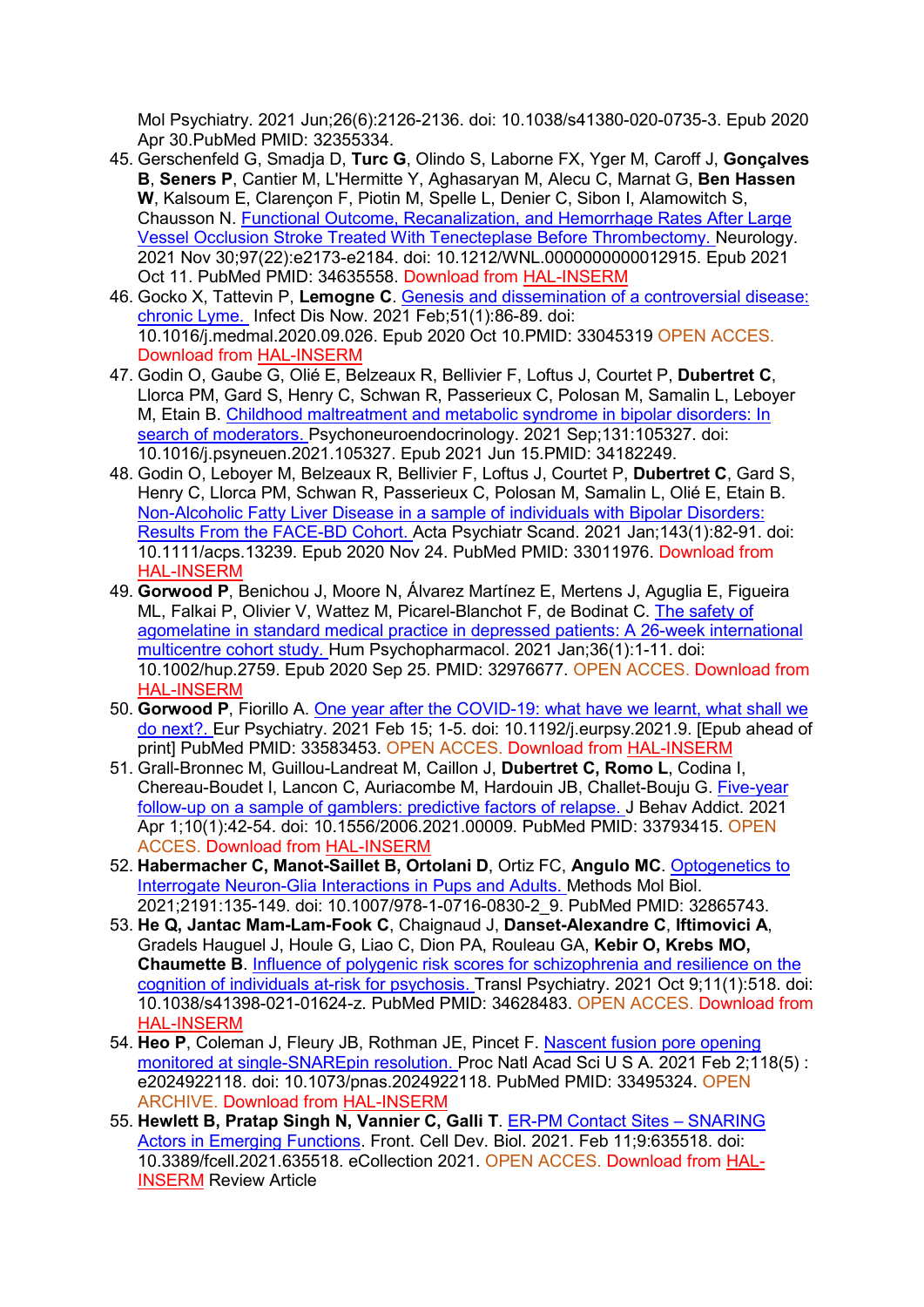- 56. **Hoertel N**, Blachier M, Sánchez-Rico M, **Limosin F**, Leleu H. [Impact of the timing and](https://www.ncbi.nlm.nih.gov/pubmed/33506243/)  adherence to face mask use [on the course of the COVID-19 epidemic in France.](https://www.ncbi.nlm.nih.gov/pubmed/33506243/) J Travel Med. 2021 Feb 23;28(2). doi: 10.1093/jtm/taab016. PubMed PMID: 33506243; PubMed Central PMCID: PMC7928721. OPEN ARCHIVE. Download from [HAL-INSERM](https://www.hal.inserm.fr/inserm-03127084)
- 57. **Hoertel N**, Rotenberg L, Blanco C, Camus V, **Dubertret C**, Charlot V, Schürhoff F, Vandel P, Limosin F. A comprehensive model of predictors of quality of life in older [adults with schizophrenia: results from the CSA study. S](https://www.ncbi.nlm.nih.gov/pubmed/32415431/)oc Psychiatry Psychiatr Epidemiol. 2021 Aug;56(8):1411-1425. doi: 10.1007/s00127-020-01880-2. Epub 2020 May 15.PMID: 32415431. Download from [HAL-INSERM](https://hal.archives-ouvertes.fr/hal-02799480)
- 58. **Hoertel N, Sánchez-Rico M**, Gulbins E, Kornhuber J, Carpinteiro A, Lenze EJ, Reiersen AM, **Abellán M**, **De La Muela P**, Vernet R, Blanco C, Cougoule C, Beeker N, Neuraz A, **Gorwood** P, Alvarado JM, Meneton P, **Limosin F**. [Association between FIASMAs](https://www.ncbi.nlm.nih.gov/pubmed/34050932/) and [Reduced Risk of Intubation or Death in Individuals Hospitalized for Severe COVID-19: an](https://www.ncbi.nlm.nih.gov/pubmed/34050932/)  [observational multicenter study. C](https://www.ncbi.nlm.nih.gov/pubmed/34050932/)lin Pharmacol Ther. 2021 Dec;110(6):1498-1511. doi: 10.1002/cpt.2317. Epub 2021 Jul 2. PubMed PMID: 34050932. OPEN ACCES. Download from [HAL-INSERM](https://www.hal.inserm.fr/inserm-03248408)
- 59. Hybbinette H, Schalling E, Plantin J, Nygren-Deboussard C, Schütz M, Östberg P, **Lindberg PG**. [Recovery of Apraxia of Speech and Aphasia in Patients With Hand Motor](https://www.ncbi.nlm.nih.gov/pubmed/33868144/)  [Impairment After Stroke. F](https://www.ncbi.nlm.nih.gov/pubmed/33868144/)ront Neurol. 2021 Mar 31;12:634065. doi: 10.3389/fneur.2021.634065. eCollection 2021. PubMed PMID: 33868144; PubMed Central PMCID: PMC8044583. OPEN ACCES. Download from [HAL-INSERM](https://www.hal.inserm.fr/inserm-03280499)
- 60. Icick R, Gard S, M'Bailara K, Biseul I, Samalin L, Brousse G, Flaudias V, Llorca PM, Loftus J, Cussac I, Aubin V, Schwan R, Roux P, Polosan M, Courtet P, Olié E, Henry C, **Mazer N**, Haffen E, Etain B, Leboyer M, Bellivier F, Belzeaux R, Godin O, Guillaume S. [The course of bipolar disorder as a function of the presence and sequence of onset of](https://www.ncbi.nlm.nih.gov/pubmed/33799038/)  [comorbid alcohol use disorders in outpatients attending the Fondamental Advanced](https://www.ncbi.nlm.nih.gov/pubmed/33799038/)  [Centres of Expertise. J](https://www.ncbi.nlm.nih.gov/pubmed/33799038/) Affect Disord. 2021 May 15;287:196-203. doi: 10.1016/j.jad.2021.03.041. Epub 2021 Mar 19. PubMed PMID: 33799038. Download from [HAL-INSERM](https://hal.archives-ouvertes.fr/hal-03230874)
- 61. Katsanos A, **Turc G**, Psychogios M, Kaesmacher J, Palaiodimou L, Stefanou MI, Magoufis G, Shoamanesh A, Themistocleous M, Sacco S, Fiehler J, Gralla J, Strbian D, Alexandrov AV, Fischer U, Tsivgoulis G. [Utility of Intravenous Alteplase Prior to](https://pubmed.ncbi.nlm.nih.gov/34144996/)  [Endovascular Stroke Treatment: A Systematic Review and Meta-analysis of RCTs.](https://pubmed.ncbi.nlm.nih.gov/34144996/) Neurology. 2021 Aug 24;97(8):e777-e784. doi: 10.1212/WNL.0000000000012390. Epub 2021 Jun 18.PMID: 34144996
- 62. Katsanos AH, Palaiodimou L, Zand R, Yaghi S, Kamel H, Navi BB, **Turc G**, Romoli M, Sharma VK, Mavridis D, Shahjouei S, Catanese L, Shoamanesh A, Vadikolias K, Tsioufis K, Lagiou P, Alexandrov AV, Tsiodras S, Tsivgoulis G. The Impact of SARS-CoV-2 on [Stroke Epidemiology and Care: A Meta-Analysis. A](https://www.ncbi.nlm.nih.gov/pubmed/33219563/)nn Neurol. 2021 Feb;89(2):380-388. doi: 10.1002/ana.25967. Epub 2020 Dec 9. PubMed PMID: 33219563; PubMed Central PMCID: PMC7753413. OPEN ACCES. Download from [HAL-INSERM](https://www.hal.inserm.fr/inserm-03127042)
- 63. Katsanos AH, Palaiodimou L, Zand R, Yaghi S, Kamel H, Navi BB, **Turc G**, Benetou V, Sharma VK, Mavridis D, Shahjouei S, Catanese L, Shoamanesh A, Vadikolias K, Tsioufis K, Lagiou P, Sfikakis PP, Alexandrov AV, Tsiodras S, Tsivgoulis G. [Changes in Stroke](https://www.ncbi.nlm.nih.gov/pubmed/34344166/)  [Hospital Care During the COVID-19 Pandemic: A Systematic Review and Meta-Analysis.](https://www.ncbi.nlm.nih.gov/pubmed/34344166/)  Stroke. 2021 Nov;52(11):3651-3660. doi: 10.1161/STROKEAHA.121.034601. Epub 2021 Aug 4. PubMed PMID: 34344166. OPEN ACCES. Download from [HAL-INSERM](https://www.hal.inserm.fr/inserm-03321760)
- 64. Katsanos AH, Safouris A, Nikolakopoulos S, Mavridis D, Goyal N, Psychogios MN, Magoufis G, Krogias C, Catanese L, Van Adel B, Raphaeli G, Sarraj A, Themistocleous M, Kararizou E, **Turc G**, Arthur A, Alexandrov AV, Tsivgoulis G. [Endovascular Treatment](https://www.ncbi.nlm.nih.gov/pubmed/33482047/)  [for Basilar Artery Occlusion: A Systematic Review and Meta-analysis. E](https://www.ncbi.nlm.nih.gov/pubmed/33482047/)ur J Neurol. 2021 Jun;28(6):2106-2110. doi: 10.1111/ene.14751. Epub 2021 Feb 12.PMID: 33482047.
- 65. **Kerleroux B, Benzakoun J**, Janot K, Dargazanli C, Eraya DD, **Ben Hassen W**, Zhu F, Gory B, Jean-Francois H, Perot C, Detraz L, Bourcier R, Aymeric R, Forestier G, Marnat G, Gariel F, Mordasini P, Seners P, **Turc G**, Kaesmacher J, **Oppenheim C, Naggara O**,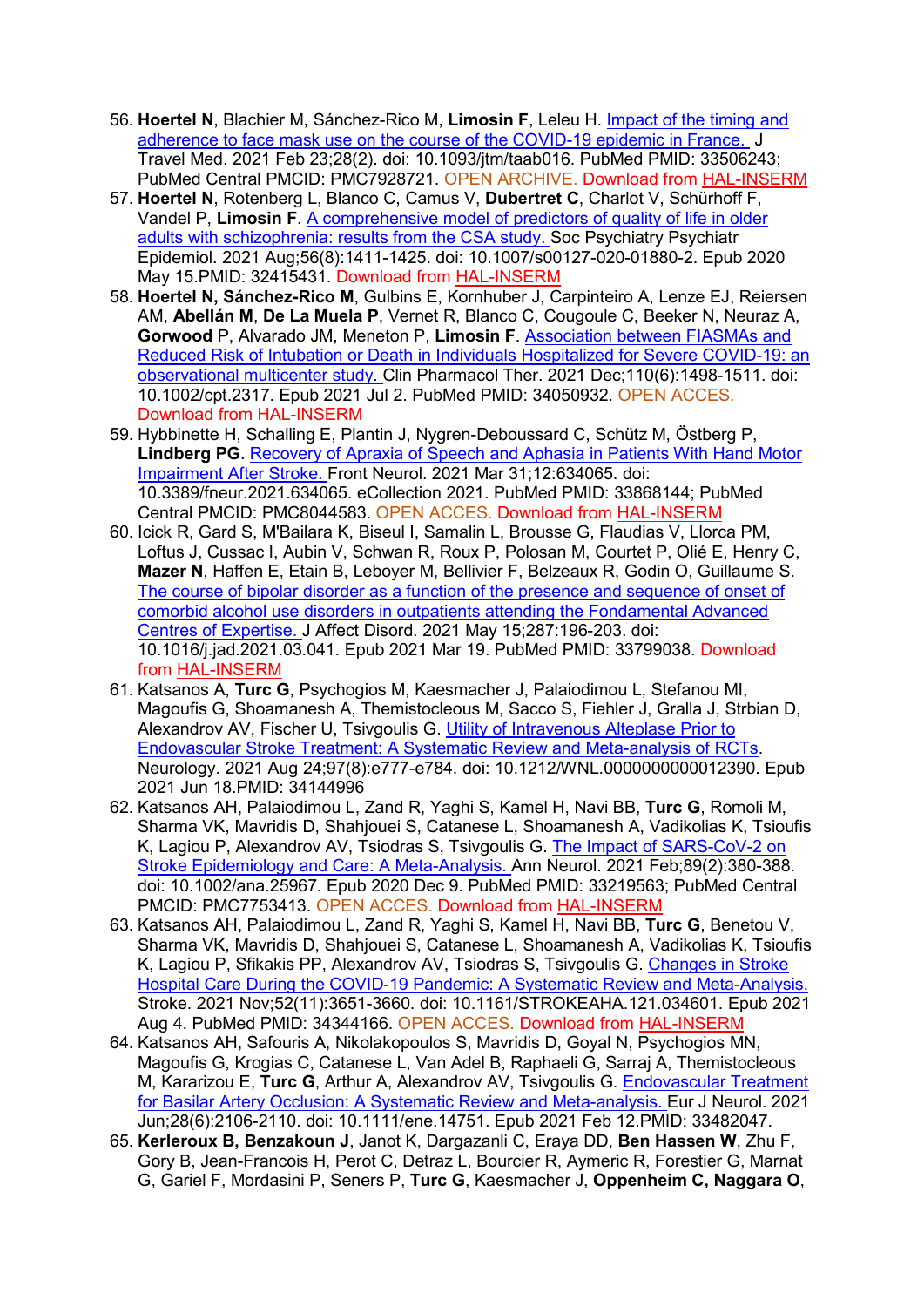Boulouis G. [Relevance of Brain Regions' Eloquence Assessment in Patients With a](https://www.ncbi.nlm.nih.gov/pubmed/34649871/)  [Large Ischemic Core Treated With Mechanical Thrombectomy. N](https://www.ncbi.nlm.nih.gov/pubmed/34649871/)eurology. 2021 Nov 16;97(20):e1975-e1985. doi: 10.1212/WNL.0000000000012863. Epub 2021 Oct 14.PMID: 34649871. Download from [HAL-INSERM](https://www.hal.inserm.fr/inserm-03403995)

- 66. **Kerleroux B**, Boulouis G. [Core penumbral mismatch: an independent predictor of stroke](https://www.ncbi.nlm.nih.gov/pubmed/34562040/)  [poorer outcome. A](https://www.ncbi.nlm.nih.gov/pubmed/34562040/)nn Neurol. 2021 Nov;90(5):855. doi: 10.1002/ana.26229. Epub 2021 Oct 2. PubMed PMID: 34562040.
- 67. Khayachi A, Ase A, Liao C, Kamesh A, Kuhlmann N, Schorova L, **Chaumette B**, Dion P, Alda M, Séguéla P, Rouleau G, Milnerwood A. [Chronic lithium treatment alters the](https://www.ncbi.nlm.nih.gov/pubmed/34077150/)  excitatory/ inhibitory balance of synaptic networks and reduces mGluR5-PKC signalling in [mouse cortical neurons. J](https://www.ncbi.nlm.nih.gov/pubmed/34077150/) Psychiatry Neurosci. 2021 Jun 2;46(3):E402-E414. doi: 10.1503/jpn.200185. PubMed PMID: 34077150. OPEN ACCES. Download from [HAL-](https://www.hal.inserm.fr/inserm-03552774)[INSERM](https://www.hal.inserm.fr/inserm-03552774)
- 68. Kokkinidis DG, Katsanos AH, Giannakoulas G, Singh HS, **Turc G**, Thijs V. [Editorial:](https://www.ncbi.nlm.nih.gov/pubmed/34262528/)  [Patent Foramen Ovale \(PFO\) Closure for Prevention of Stroke. F](https://www.ncbi.nlm.nih.gov/pubmed/34262528/)ront Neurol. 2021;12:718457. doi: 10.3389/fneur.2021.718457. eCollection 2021. PubMed PMID: 34262528; PubMed Central PMCID: PMC8273288. OPEN ACCES. Download from [HAL-](https://www.hal.inserm.fr/inserm-03321775)[INSERM](https://www.hal.inserm.fr/inserm-03321775)
- 69. **Krebs MO, Ariel F**. [\[Epidemiology of schizophrenia\]. R](https://www.ncbi.nlm.nih.gov/pubmed/34160936/)ev Prat. 2021 Jan;71(1):42-44. PubMed PMID: 34160936.
- 70. **Lamy S**, Houivet E, Benichou J, Marret S, **Thibaut F**. [Caffeine use during pregnancy:](https://www.ncbi.nlm.nih.gov/pubmed/32086556/)  [prevalence of use and newborn consequences in a cohort of French pregnant women.](https://www.ncbi.nlm.nih.gov/pubmed/32086556/)  Eur Arch Psychiatry Clin Neurosci. 2021 Aug;271(5):941-950. doi: 10.1007/s00406-020- 01105-2. Epub 2020 Feb 21. PubMed PMID: 32086556.
- 71. Lebeaux D, Jablon E, Flahault C, Lanternier F, Viard JP, Pacé B, Mainardi JL, **Lemogne C**. [Introducing an Open-Source Course Management System \(Moodle\) for Blended](https://www.ncbi.nlm.nih.gov/pubmed/34366084/)  [learning on infectious diseases and microbiology: A pre-post observational study. I](https://www.ncbi.nlm.nih.gov/pubmed/34366084/)nfect Dis Now. 2021 Aug;51(5):477-483. doi: 10.1016/j.idnow.2020.11.002. Epub 2020 Dec 31. PubMed PMID: 34366084. OPEN ACCES. Download from [HAL-INSERM](https://www.hal.inserm.fr/inserm-03321792)
- 72. **Lebrun N,** Delépine C, Selloum M, Meziane H, Nectoux J, Herault Y, **Bienvenu T**. [HDAC](https://www.sciencedirect.com/science/article/abs/pii/S0006899321005278)  [inhibitor ameliorates behavioral deficits in Mecp2308/y mouse model of Rett syndrome.](https://www.sciencedirect.com/science/article/abs/pii/S0006899321005278) Brain Res. 2021 Dec 1;1772:147670. doi: 10.1016/j.brainres.2021.147670. Epub 2021 Sep 25.PMID: 34582789
- 73. **Legrand A, Iftimovici A**, Khayachi A, **Chaumette B**. [Epigenetics in bipolar disorder: a](https://www.ncbi.nlm.nih.gov/pubmed/33290382/)  [critical review of the literature. P](https://www.ncbi.nlm.nih.gov/pubmed/33290382/)sychiatr Genet. 2021 Feb 1;31(1):1-12. doi: 10.1097/YPG.0000000000000267. PubMed PMID: 33290382. Review.
- 74. Leistedt S, **Thibaut F**. [\[The concept of paedophilia. Part 1 : Historical background and](https://www.ncbi.nlm.nih.gov/pubmed/33682389/)  [nosology\]. R](https://www.ncbi.nlm.nih.gov/pubmed/33682389/)ev Med Liege. 2021 Mar;76(3):195-201. PubMed PMID: 33682389. Review. French.
- 75. Leistedt S, **Thibaut F.** [\[The concept of paedophilia. Part 2: Etiologies, forensic aspects](https://www.ncbi.nlm.nih.gov/pubmed/33830691/)  [and therapeutic options\]. R](https://www.ncbi.nlm.nih.gov/pubmed/33830691/)ev Med Liege. 2021 Apr;76(4):268-272. PubMed PMID: 33830691.
- 76. **Leite SC**, Pinto-Costa R, Sousa MM. Actin [dynamics in the growth cone: a key player in](https://www.ncbi.nlm.nih.gov/pubmed/33359956/)  [axon regeneration. C](https://www.ncbi.nlm.nih.gov/pubmed/33359956/)urr Opin Neurobiol. 2021 Aug;69:11-18. doi: 10.1016/j.conb.2020.11.015. Epub 2020 Dec 25. PMID: 33359956 Review.
- 77. Lejuste F, Pedron L, **Bonnard E**, Urban M, **Morvan** Y, Urben S, Gaillard R, Conus P, **Krebs MO**. [\[Validation of a French version of the 16-item Prodromal Questionnaire](https://www.sciencedirect.com/science/article/abs/pii/S0013700621000683?via%3Dihub)  [\(fPQ16\) in adolescents and young adults seeking help\].](https://www.sciencedirect.com/science/article/abs/pii/S0013700621000683?via%3Dihub) Encephale. 2021 Dec;47(6):547- 553. doi: 10.1016/j.encep.2020.11.009. Epub 2021 Apr 15. PMID: 33867141 French.
- 78. **Maas DA, Angulo MC**. [Can Enhancing Neuronal Activity Improve Myelin Repair in](https://www.frontiersin.org/articles/10.3389/fncel.2021.645240/full?&utm_source=Email_to_authors_&utm_medium=Email&utm_content=T1_11.5e1_author&utm_campaign=Email_publication&field=&journalName=Frontiers_in_Cellular_Neuroscience&id=645240)  [Multiple Sclerosis?](https://www.frontiersin.org/articles/10.3389/fncel.2021.645240/full?&utm_source=Email_to_authors_&utm_medium=Email&utm_content=T1_11.5e1_author&utm_campaign=Email_publication&field=&journalName=Frontiers_in_Cellular_Neuroscience&id=645240) Front. Cell. Neurosci. 2021 Feb 23;15:645240. doi: 10.3389/fncel.2021.645240. eCollection 2021. PMID: 33708075. Review. OPEN ACCES. Download from [HAL-INSERM](https://www.hal.inserm.fr/inserm-03151896)
- 79. Malave, L., Zuelke, D.R., Uribe-Cano, S. Starikov L, **Rebholz H**, Friedman E, Qin Li CQ, Bezard E, Kottmann, AH. [Dopaminergic co-transmission with sonic hedgehog inhibits](https://www.nature.com/articles/s42003-021-02567-3#citeas)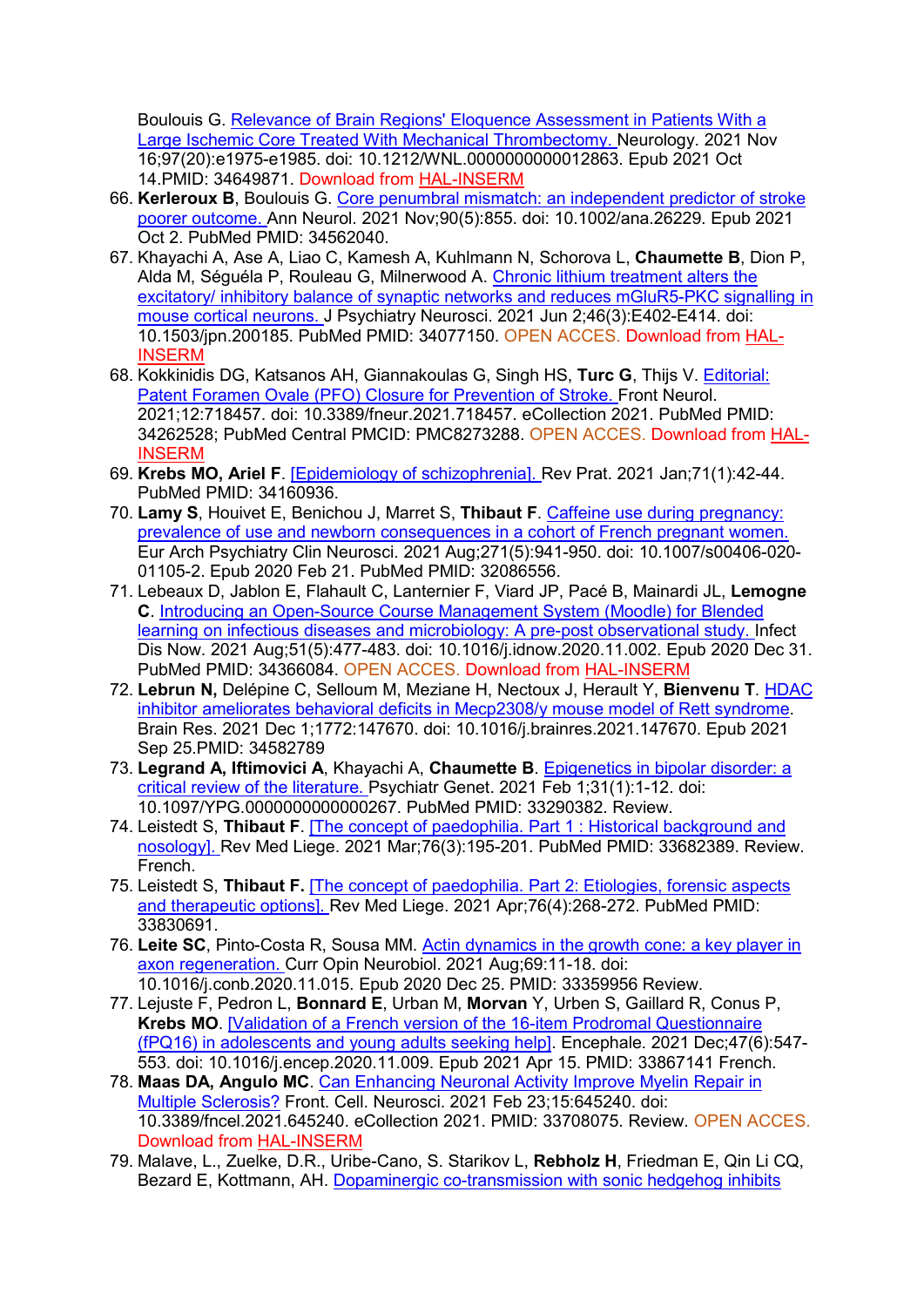[abnormal involuntary movements in models of Parkinson's disease and L-Dopa induced](https://www.nature.com/articles/s42003-021-02567-3#citeas)  [dyskinesia.](https://www.nature.com/articles/s42003-021-02567-3#citeas) Commun Biol. 2021 4**,** 1071. https://doi.org/10.1038/s42003-021-02567-3. OPEN ACCES. Download from [HAL-INSERM](https://www.hal.inserm.fr/inserm-03352257)

- 80. **Mallet J, Dubertret C, Le Strat Y**. [Addictions in the COVID-19 era: Current evidence,](https://www.ncbi.nlm.nih.gov/pubmed/32800868/)  [future perspectives a comprehensive review. P](https://www.ncbi.nlm.nih.gov/pubmed/32800868/)rog Neuropsychopharmacol Biol Psychiatry. 2021 Mar 2;106:110070. doi: 10.1016/j.pnpbp.2020.110070. Epub 2020 Aug 12. Review. PubMed PMID: 32800868; PubMed Central PMCID: PMC7420609.
- 81. Marion C, Zizzari P, Denis RG, Hassouna R, **Chebani Y**, Leste-Lasserre T, Doat H, **Le Pen G**, Cota D, Noble F, Luquet S, Pantel J. [The GhsrQ343X allele favors the storage of](https://www.ncbi.nlm.nih.gov/pubmed/34582357/)  [fat by acting on nutrient partitioning. J](https://www.ncbi.nlm.nih.gov/pubmed/34582357/) Endocrinol. 2021 Sep 1;. doi: 10.1530/JOE-20- 0576. [Epub ahead of print] PubMed PMID: 34582357.
- 82. Matet A, Fournel L, Gaillard F, Amar L, Arlet JB, Baron S, Bats AS, Buffel du Vaure C, Charlier C, De Lastours V, Faye A, Jablon E, Kadlub N, Leguen J, Lebeaux D, Malmartel A, Mirault T, Planquette B, Régent A, Thebault JL, Dinh AT, Nuzzo A, **Turc G**, Friedlander G, **Ruszniewski P**, Badoual C, Ranque B, Oualha M, Courbebaisse M. [Impact of integrating objective structured clinical examination into academic student](https://www.ncbi.nlm.nih.gov/pubmed/33444375/)  [assessment: Large-scale experience in a French medical school. P](https://www.ncbi.nlm.nih.gov/pubmed/33444375/)LoS One. 2021;16(1):e0245439. doi: 10.1371/journal.pone.0245439. eCollection 2021. PubMed PMID: 33444375. OPEN ACCES. Download from [HAL-INSERM](https://hal.sorbonne-universite.fr/hal-03258630)
- 83. Mathieu M, Névo N, Jouve M, Valenzuela JI, Maurin M, **Verweij FJ**, Palmulli R, Lankar D, Dingli F, Loew D, Rubinstein E, Boncompain G, Perez F, Théry C. [Specificities of](https://www.ncbi.nlm.nih.gov/pubmed/34282141/)  [exosome versus small ectosome secretion revealed by live intracellular tracking of CD63](https://www.ncbi.nlm.nih.gov/pubmed/34282141/)  [and CD9. N](https://www.ncbi.nlm.nih.gov/pubmed/34282141/)at Commun. 2021 Jul 19;12(1):4389. doi: 10.1038/s41467-021-24384-2. PubMed PMID: 34282141; PubMed Central PMCID: PMC8289845. OPEN ACCES. Download from [HAL-INSERM](https://www.hal.inserm.fr/hal-03294229)
- 84. **Maussion G**, Thomas RA, Demirova I, Gu G, Cai E, Chen CX, Abdian N, Strauss TJP, **Kelaï S**, Nauleau-Javaudin A, Beitel LK, **Ramoz N, Gorwood P**, Durcan TM. [Auto-qPCR;](https://www.ncbi.nlm.nih.gov/pubmed/34716395/)  [a python-based web app for automated and reproducible analysis of qPCR data. S](https://www.ncbi.nlm.nih.gov/pubmed/34716395/)ci Rep. 2021 Oct 29;11(1):21293. doi: 10.1038/s41598-021-99727-6. PubMed PMID: 34716395; PubMed Central PMCID: PMC8556264. OPEN ACCES. Download from [HAL-](https://www.hal.inserm.fr/inserm-03419324)[INSERM](https://www.hal.inserm.fr/inserm-03419324)
- 85. McAllister-Williams RH, Arango C, Blier P, Demyttenaere K, Falkai P, **Gorwood P**, Hopwood M, Javed A, Kasper S, Malhi GS, Soares JC, Vieta E, Young AH, Papadopoulos A, Rush AJ. [Reconceptualising treatment-resistant depression as difficult](https://www.ncbi.nlm.nih.gov/pubmed/33341160/)[to-treat depression. L](https://www.ncbi.nlm.nih.gov/pubmed/33341160/)ancet Psychiatry. 2021 Jan;8(1):14-15. doi: 10.1016/S2215- 0366(20)30516-2. PubMed PMID: 33341160. Download from [HAL-INSERM](https://hal.archives-ouvertes.fr/hal-02972787)
- 86. McIntyre RS, Rosenblat JD, Nemeroff CB, Sanacora G, Murrough JW, Berk M, Brietzke E, Dodd S, **Gorwood P**, Ho R, Iosifescu DV, Lopez Jaramillo C, Kasper S, Kratiuk K, Lee JG, Lee Y, Lui LMW, Mansur RB, Papakostas GI, Subramaniapillai M, Thase M, Vieta E, Young AH, Zarate CA Jr, Stahl S. [Synthesizing the Evidence for Ketamine and](https://www.ncbi.nlm.nih.gov/pubmed/33726522/)  [Esketamine in Treatment-Resistant Depression: An International Expert Opinion on the](https://www.ncbi.nlm.nih.gov/pubmed/33726522/)  [Available Evidence and Implementation. A](https://www.ncbi.nlm.nih.gov/pubmed/33726522/)m J Psychiatry. 2021 May 1;178(5):383-399. doi: 10.1176/appi.ajp.2020.20081251. Epub 2021 Mar 17.PMID: 33726522 Review.
- 87. Mongan D, Föcking M, Healy C, Susai SR, Heurich M, Wynne K, Nelson B, McGorry PD, Amminger GP, Nordentoft M, **Krebs MO**, Riecher-Rössler A, Bressan RA, Barrantes-Vidal N, Borgwardt S, Ruhrmann S, Sachs G, Pantelis C, van der Gaag M, de Haan L, Valmaggia L, Pollak TA, Kempton MJ, Rutten BPF, Whelan R, Cannon M, Zammit S, Cagney G, Cotter DR, McGuire P. [Development of Proteomic Prediction Models for](https://www.ncbi.nlm.nih.gov/pubmed/32857162/)  [Transition to Psychotic Disorder in the Clinical High-Risk State and Psychotic](https://www.ncbi.nlm.nih.gov/pubmed/32857162/)  [Experiences in Adolescence. J](https://www.ncbi.nlm.nih.gov/pubmed/32857162/)AMA Psychiatry. 2021 Jan 1;78(1):77-90. doi: 10.1001/jamapsychiatry.2020.2459. PubMed PMID: 32857162. OPEN ACCES. Download from [HAL-INSERM](https://www.hal.inserm.fr/inserm-02971314)
- 88. **Moreau MX, Saillour Y, Cwetsch AW, Pierani A, Causeret F**. [Single-cell](https://www.ncbi.nlm.nih.gov/pubmed/34170322/)  [transcriptomics of the early developing mouse cerebral cortex disentangles the spatial](https://www.ncbi.nlm.nih.gov/pubmed/34170322/)  [and temporal components of neuronal fate acquisition. D](https://www.ncbi.nlm.nih.gov/pubmed/34170322/)evelopment. 2021 Jul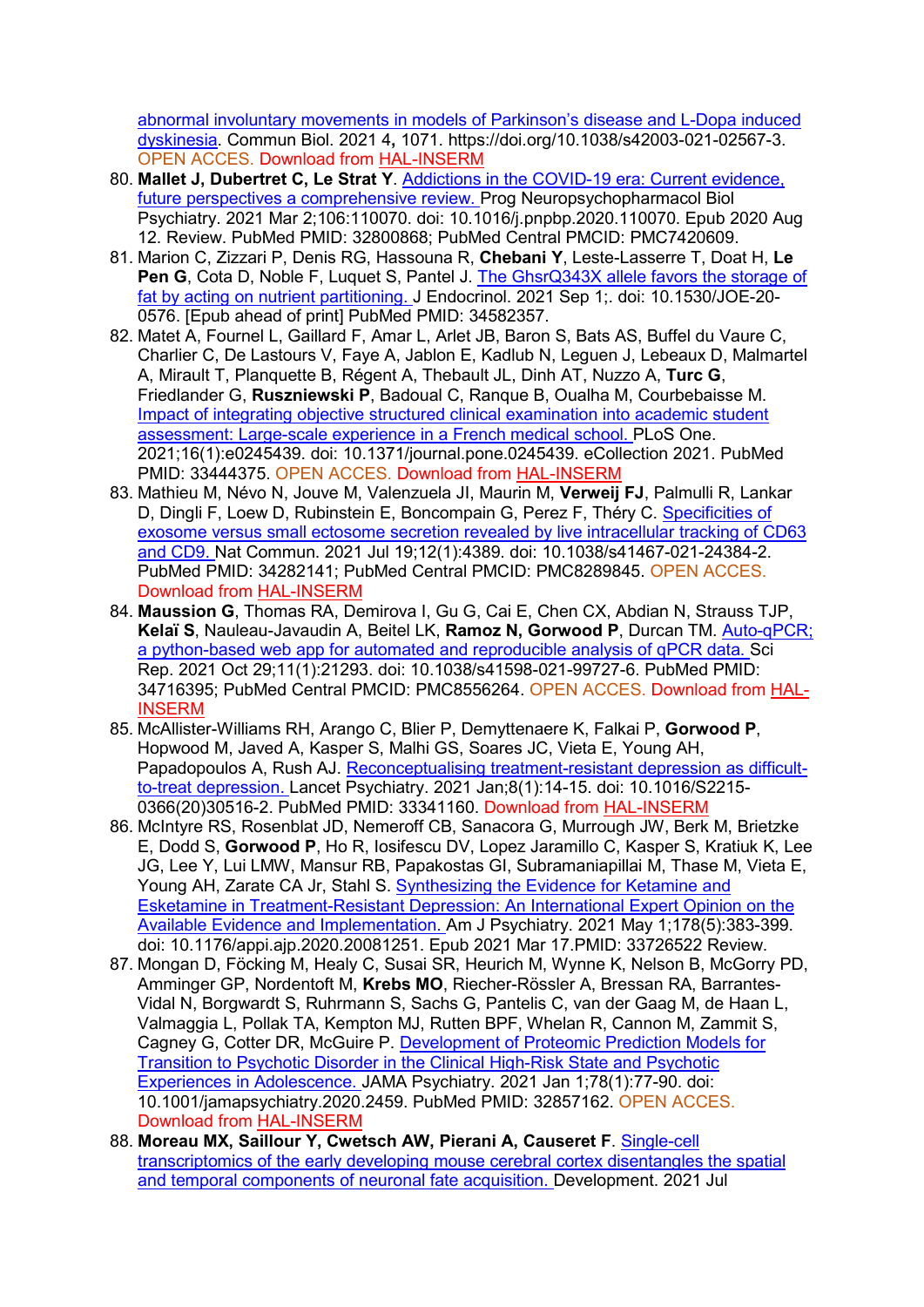15;148(14):dev197962. doi: 10.1242/dev.197962. Epub 2021 Jul 16.PMID: 34308984. Download from [HAL-INSERM](https://hal.archives-ouvertes.fr/hal-03059956)

- 89. Morvan Y, **Frajerman A.** [\[Student's mental health: better measurement and](https://www.ncbi.nlm.nih.gov/pubmed/33745696/)  [considereration of the challenges\]. E](https://www.ncbi.nlm.nih.gov/pubmed/33745696/)ncephale. 2021 Dec;47(6):620-629. doi: 10.1016/j.encep.2020.10.009. Epub 2021 Mar 19. PubMed PMID: 33745696; PubMed Central PMCID: PMC7972866.
- 90. Munn-Chernoff et al. [Shared genetic risk between eating disorder-](https://www.ncbi.nlm.nih.gov/pubmed/32064741/) and substance-use[related phenotypes: Evidence from genome-wide association studies.](https://www.ncbi.nlm.nih.gov/pubmed/32064741/) Addict Biol. 2021 Jan;26(1):e12880. doi: 10.1111/adb.12880. Epub 2020 Feb 16. PMID: 32064741 (**Gorwood P**, **Ramoz N**)
- 91. Nobile B, Dubois J, Aouizerate B, Aubin V, Loftus J, Bellivier F, Belzeaux R, **Dubertret C**, Gard S, Haffen E, Schwan R, Llorca PM, Passerieux C, Roux P, Polosan M, Etain B, Leboyer M, Courtet P, Olié E. [Characterization of depressed bipolar patients with current](https://www.ncbi.nlm.nih.gov/pubmed/33043675/)  [suicidal ideation. A](https://www.ncbi.nlm.nih.gov/pubmed/33043675/)ust N Z J Psychiatry. 2021 Mar;55(3):289-304. doi: 10.1177/0004867420963744. Epub 2020 Oct 10. PubMed PMID: 33043675. Download from [HAL-INSERM](https://hal.inrae.fr/hal-03185089)
- 92. Ong HL, Isvoranu AM, Schirmbeck F, McGuire P, Valmaggia L, Kempton MJ, van der Gaag M, Riecher-Rössler A, Bressan RA, Barrantes-Vidal N, Nelson B, Amminger GP, McGorry P, Pantelis C, **Krebs MO**, Nordentoft M, Glenthøj B, Ruhrmann S, Sachs G, Rutten BPF, van Os J, de Haan L, Borsboom D. [Obsessive-Compulsive Symptoms and](https://www.ncbi.nlm.nih.gov/pubmed/33595089/)  [Other Symptoms of the At-risk Mental State for Psychosis: A Network Perspective.](https://www.ncbi.nlm.nih.gov/pubmed/33595089/)  Schizophr Bull. 2021 Jul 8;47(4):1018-1028. doi: 10.1093/schbul/sbaa187. PMID: 33595089. OPEN ACCES. Download from [HAL-INSERM](https://www.hal.inserm.fr/inserm-03280545)
- 93. Pace M, Heckendorn M, Aouizerate B, Hanon C, Seigneurie AS, Lavaud P, Hozer F, Pascal De Raykeer R, Guerin-Langlois C, Cormier L, Poncelin De Raucourt H, **Limosin F, Hoertel N**. [Management of panic disorder in the elderly. G](https://www.ncbi.nlm.nih.gov/pubmed/32759090/)eriatr Psychol Neuropsychiatr Vieil. 2020 Sep 1;18(3):295-304. doi: 10.1684/pnv.2020.0878. PubMed PMID: 32759090.
- 94. **Pallud J, Roux A, Trancart B**, Peeters S, **Moiraghi A, Edjlali M, Oppenheim C, Varlet P**, Chrétien F, Dhermain F, **Zanello M, Dezamis E**. [Surgery of Insular Diffuse Gliomas-](https://www.ncbi.nlm.nih.gov/pubmed/34383936/)[Part 2: Probabilistic Cortico-Subcortical Atlas of Critical Eloquent Brain Structures and](https://www.ncbi.nlm.nih.gov/pubmed/34383936/)  [Probabilistic Resection Map During Transcortical Awake Resection. N](https://www.ncbi.nlm.nih.gov/pubmed/34383936/)eurosurgery. 2021 Sep 15;89(4):579-590. doi: 10.1093/neuros/nyab255. PMID: 34383936.
- 95. Pallud J, Zanello M, Moiraghi A, Peeters S, Trancart B, **Edjlali M, Oppenheim C, Varlet P**, Chrétien F, Dhermain F, **Roux A, Dezamis E**. [Surgery of Insular Diffuse Gliomas-Part](https://www.ncbi.nlm.nih.gov/pubmed/34383938/)  [1: Transcortical Awake Resection Is Safe and Independently Improves Overall Survival.](https://www.ncbi.nlm.nih.gov/pubmed/34383938/)  Neurosurgery. 2021 Sep 15;89(4):565-578. doi: 10.1093/neuros/nyab254. PMID: 34383938.
- 96. Palmcrantz S, Wall A, Vreede KS, **Lindberg P**, Danielsson A, Sunnerhagen KS, Häger CK, Borg J. [Impact of Intensive Gait Training With and Without Electromechanical](https://www.ncbi.nlm.nih.gov/pubmed/33967683/)  [Assistance in the Chronic Phase After Stroke-A Multi-Arm Randomized Controlled Trial](https://www.ncbi.nlm.nih.gov/pubmed/33967683/)  [With a 6 and 12 Months Follow Up. F](https://www.ncbi.nlm.nih.gov/pubmed/33967683/)ront Neurosci. 2021;15:660726. doi: 10.3389/fnins.2021.660726. eCollection 2021. PubMed PMID: 33967683; PubMed Central PMCID: PMC8100236. OPEN ACCES. Download from [HAL-INSERM](https://www.hal.inserm.fr/inserm-03227481)
- 97. Pennati GV, Bergling H**, Carment L**, Borg J, **Lindberg PG**, Palmcrantz S. [Effects of 60](https://www.ncbi.nlm.nih.gov/pubmed/34721255/)  [Min Electrostimulation With the EXOPULSE Mollii Suit on Objective Signs of Spasticity.](https://www.ncbi.nlm.nih.gov/pubmed/34721255/)  Front Neurol. 2021;12:706610. doi: 10.3389/fneur.2021.706610. eCollection 2021. PubMed PMID: 34721255; PubMed Central PMCID: PMC8554021. OPEN ACCES. Download from [HAL-INSERM](https://www.hal.inserm.fr/inserm-03419336)
- 98. Plantin J, **Verneau M**, Godbolt AK, Pennati GV, Laurencikas E, Johansson B, Krumlinde-Sundholm L, **Baron JC**, Borg J, **Lindberg PG.** [Recovery and Prediction of Bimanual](https://n.neurology.org/content/early/2021/06/14/WNL.0000000000012366)  [Hand Use After Stroke..](https://n.neurology.org/content/early/2021/06/14/WNL.0000000000012366) Neurology. 2021 Aug 17;97(7):e706-e719. doi: 10.1212/WNL.0000000000012366. Epub 2021 Jun 14. PMID: 34400568. OPEN ACCES. Download from [HAL-INSERM](https://www.hal.inserm.fr/inserm-03264834)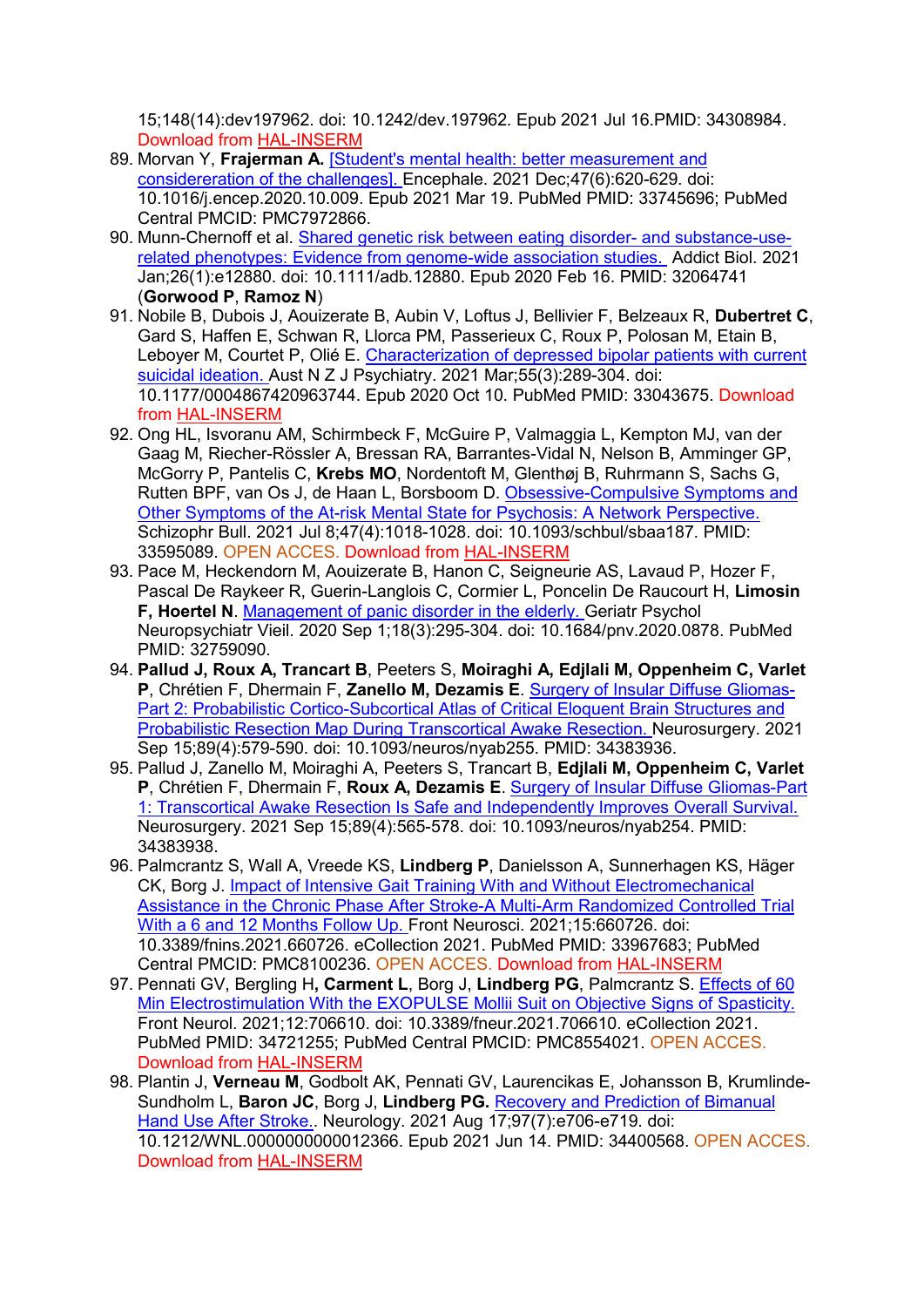- 99. Pollak TA, Kempton MJ, Iyegbe C, Vincent A, Irani SR, Coutinho E, Menassa DA, Jacobson L, de Haan L, Ruhrmann S, Sachs G, Riecher-Rössler A, **Krebs MO**, Amminger P, Glenthøj B, Barrantes-Vidal N, van Os J, Rutten BPF, Bressan RA, van der Gaag M, Yolken R, Hotopf M, Valmaggia L, Stone J, David AS, McGuire P. [Clinical,](https://www.ncbi.nlm.nih.gov/pubmed/33077853/)  [cognitive and neuroanatomical associations of serum NMDAR autoantibodies in people](https://www.ncbi.nlm.nih.gov/pubmed/33077853/)  [at clinical high risk for psychosis. M](https://www.ncbi.nlm.nih.gov/pubmed/33077853/)ol Psychiatry. 2021 Jun;26(6):2590-2604. doi: 10.1038/s41380-020-00899-w. Epub 2020 Oct 19. PubMed PMID: 33077853. OPEN ACCES. Download from [HAL-INSERM](https://www.hal.inserm.fr/inserm-02974252)
- 100. Prats C, Fatjó-Vilas M, Penzol MJ, **Kebir O**, Pina-Camacho L, Demontis D, Crespo-Facorro B, Peralta V, González-Pinto A, Pomarol-Clotet E, Papiol S, Parellada M, **Krebs MO**, Fañanás L. [Association and epistatic analysis of white matter related genes across](https://www.ncbi.nlm.nih.gov/pubmed/34338147/)  [the continuum schizophrenia and autism spectrum disorders: The joint effect of NRG1-](https://www.ncbi.nlm.nih.gov/pubmed/34338147/) [ErbB genes. W](https://www.ncbi.nlm.nih.gov/pubmed/34338147/)orld J Biol Psychiatry. 2021 Aug 2;:1-11. doi: 10.1080/15622975.2021.1939155. [Epub ahead of print] PubMed PMID: 34338147.
- 101. **Pruvost-Robieux E, Benzakoun J, Turc G, Marchi A**, Mancusi RL, Lamy C, Domigo V, **Oppenheim C, Calvet D, Baron JC, Mas JL, Gavaret M**. [Cathodal](https://www.ncbi.nlm.nih.gov/pubmed/33866820/)  [Transcranial Direct Current Stimulation in Acute Ischemic Stroke: Pilot Randomized](https://www.ncbi.nlm.nih.gov/pubmed/33866820/)  [Controlled Trial.](https://www.ncbi.nlm.nih.gov/pubmed/33866820/) Stroke. 2021 Jun;52(6):1951-1960. doi: 10.1161/STROKEAHA.120.032056. Epub 2021 Apr 19. PMID: 33866820 Clinical Trial.
- 102. **Rajani RM**, **Dupré N**, **Domenga-Denier V**, **Van Niel G**, Heiligenstein X, **Joutel A**. [Characterization of early ultrastructural changes in the cerebral white matter of CADASIL](https://www.ncbi.nlm.nih.gov/pubmed/33483954/)  [small vessel disease using high pressure freezing/freeze-substitution. N](https://www.ncbi.nlm.nih.gov/pubmed/33483954/)europathol Appl Neurobiol. 2021 Aug;47(5):694-704. doi: 10.1111/nan.12697. Epub 2021 Feb 18. PMID: 33483954. Download from [HAL-INSERM](https://www.hal.inserm.fr/inserm-03632100)
- 103. Raposo G, **van Niel G**, Stahl PD. [Extracellular vesicles and homeostasis-An](https://www.ncbi.nlm.nih.gov/pubmed/34124600/)  [emerging field in bioscience research. F](https://www.ncbi.nlm.nih.gov/pubmed/34124600/)ASEB Bioadv. 2021 Jun;3(6):456-458. doi: 10.1096/fba.2021-00009. eCollection 2021 Jun. PubMed PMID: 34124600; PubMed Central PMCID: PMC8171303. OPEN ACCES. Download from HAL-INSERM
- 104. **Rebeillard F**, De Gois S, Pietrancosta N, **Mai TH**, Lai-Kuen R, Kieffer BL, Giros B, Massart R, **Darmon M, Diaz J**. [The Orphan GPCR Receptor, GPR88, Interacts with](https://pubmed.ncbi.nlm.nih.gov/34247243/)  [Nuclear Protein Partners in the Cerebral Cortex.](https://pubmed.ncbi.nlm.nih.gov/34247243/) Cereb Cortex. 2021 Jul 9:bhab224. doi: 10.1093/cercor/bhab224. Online ahead of print. PMID: 34247243
- 105. **Rebholz H,** Pfaffeneder-Mantaid F, Knoll W, Hassel AW, Frank W, Kleber C. [Olfactory dysfunction in SARS-CoV-2 infection: Focus on odorant specificity and chronic](https://www.sciencedirect.com/science/article/pii/S0196070921001150)  [persistence.](https://www.sciencedirect.com/science/article/pii/S0196070921001150) Am J Otolaryngol. 2021. Volume 42, Issue 5, 103014, ISSN 0196-0709. [doi:](https://doi.org/10.1016/j.amjoto.2021.103014)  [10.1016/j.amjoto.2021.103014.](https://doi.org/10.1016/j.amjoto.2021.103014) Download from [HAL-INSERM](https://www.hal.inserm.fr/inserm-03202949)<br>106. Ribot J, Breton R, Calvo CF, Moulard J. Ezan P. Zapata J.
- 106. Ribot J, Breton R, Calvo CF, Moulard J, Ezan P, Zapata J, Samama K, **Moreau M**, Bemelmans AP, Sabatet V, Dingli F, Loew D, Milleret C, **Billuart P**, Dallérac G, Rouach N. [Astrocytes close the mouse critical period for visual plasticity. S](https://www.ncbi.nlm.nih.gov/pubmed/34210880/)cience. 2021 Jul 2;373(6550):77-81. doi: 10.1126/science.abf5273. PubMed PMID: 34210880. Download from [HAL-INSERM](https://hal.archives-ouvertes.fr/hal-03277740)
- 107. **Robert V, Therreau L, Chevaleyre V, Lepicard E, Viollet C, Cognet J**, Huang AJ, Boehringer R, Polygalov D, McHugh TJ, **Piskorowski RA**. [Local circuit allowing](https://www.ncbi.nlm.nih.gov/pubmed/34003113/)  [hypothalamic control of hippocampal area CA2 activity and consequences for](https://www.ncbi.nlm.nih.gov/pubmed/34003113/) CA1. Elife. 2021 May 18;10. doi: 10.7554/eLife.63352. PubMed PMID: 34003113. OPEN ACCES. Download from [HAL-INSERM](https://www.hal.inserm.fr/inserm-03239710)
- 108. Rojnic Kuzman M, Vahip S, Fiorillo A, Beezhold J, Pinto da Costa M, Skugarevsky O, Dom G, Pajevic I, Mihaljevic Peles A, Mohr P, Kleinberg A, Chkonia E, Balazs J, Flannery W, Mazaliauskiene R, Chihai J, Samochowiec J, Cozman D, Mihajlovic G, Izakova L, Arango C, **Gorwood P**. [Mental Health Services during the first wave of the](https://www.ncbi.nlm.nih.gov/pubmed/34103102/)  [COVID-19 pandemic in Europe: Results from the EPA Ambassadors Survey and](https://www.ncbi.nlm.nih.gov/pubmed/34103102/)  [implications for clinical practice. E](https://www.ncbi.nlm.nih.gov/pubmed/34103102/)ur Psychiatry. 2021 Jun 9;64(1):e41. doi: 10.1192/j.eurpsy.2021.2215.PMID: 34103102. OPEN ACCES. Download from [HAL-](https://www.hal.inserm.fr/inserm-03280575)[INSERM](https://www.hal.inserm.fr/inserm-03280575)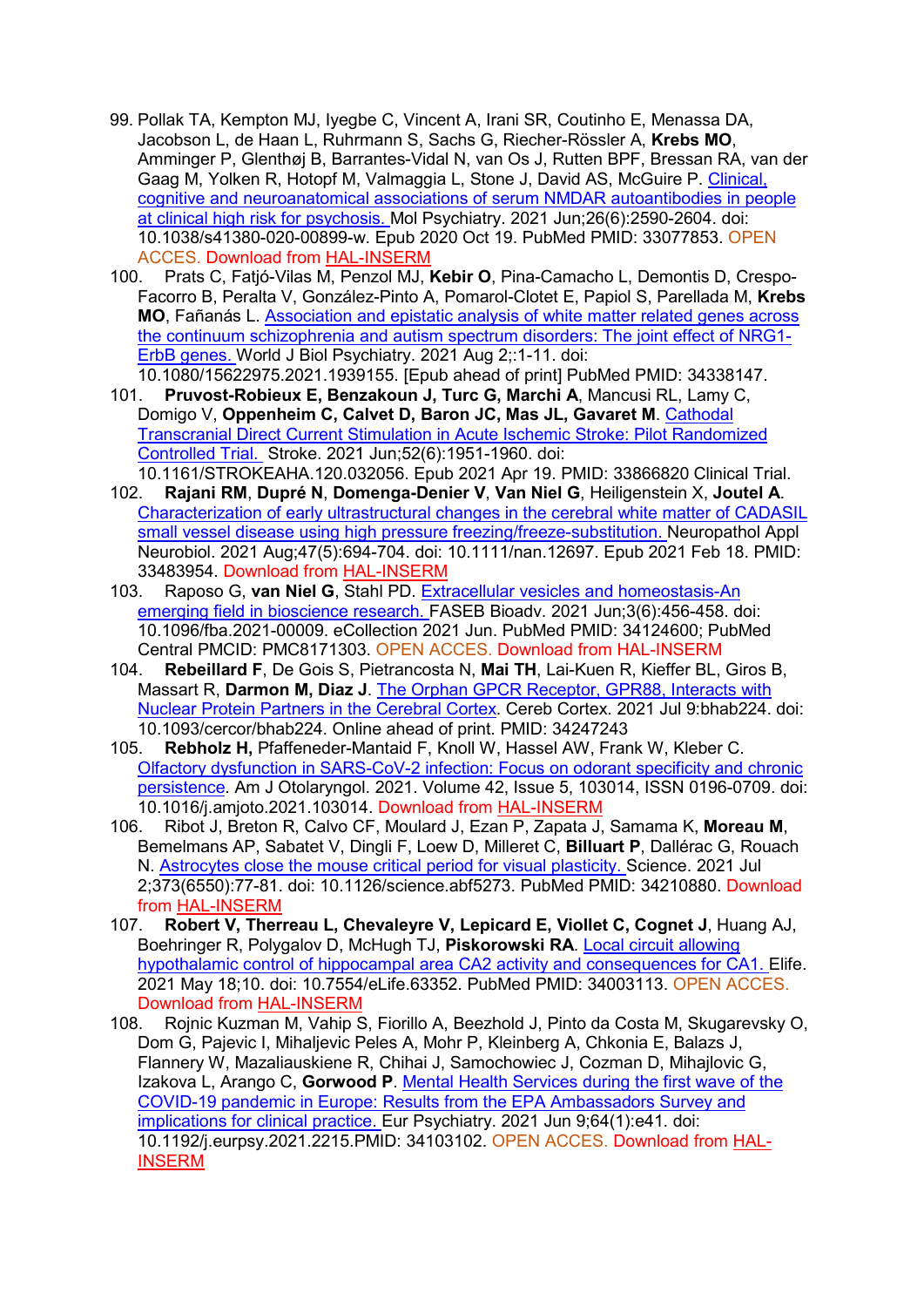- 109. Rowbotham SK, Blumenthal R, Delabarde T, **Legrand L**, van der Walt E, Sutherland T, Lockhat Z, Arthurs OJ. [An evaluation of the differences in paediatric skeletal trauma](https://www.ncbi.nlm.nih.gov/pubmed/33915490/)  [between fatal simple short falls and physical abuse blunt impact loads: An international](https://www.ncbi.nlm.nih.gov/pubmed/33915490/)  [multicentre pilot study. F](https://www.ncbi.nlm.nih.gov/pubmed/33915490/)orensic Sci Int. 2021 Apr 20;323:110788. doi: 10.1016/j.forsciint.2021.110788. [Epub ahead of print] PubMed PMID: 33915490.
- 110. Sala L, **Gorwood P**, Vindreau C, **Duriez P**. [Mindfulness-based Cognitive Therapy](https://www.ncbi.nlm.nih.gov/pubmed/34706785/)  [added to usual care improves eating behaviours in patients with Bulimia Nervosa and](https://www.ncbi.nlm.nih.gov/pubmed/34706785/)  [Binge Eating Disorder by decreasing the cognitive load of words related to body shape,](https://www.ncbi.nlm.nih.gov/pubmed/34706785/)  [weight and food. E](https://www.ncbi.nlm.nih.gov/pubmed/34706785/)ur Psychiatry. 2021 Oct 28;64(1):e67. doi: 10.1192/j.eurpsy.2021.2242. PMID: 34706785. OPEN ACCES. Download from [HAL-](https://www.hal.inserm.fr/inserm-03419304)[INSERM](https://www.hal.inserm.fr/inserm-03419304)
- 111. Santiago A, Carré A, Miranda R, **Lemogne C, LeStrat Y**, Benyamina A, Perney P, Luquiens A. [Study protocol for an online randomised controlled trial among non-treatment](https://www.ncbi.nlm.nih.gov/pubmed/34848517/)  seeking problem gamblers: training inhibition in online problem gambling (TRAIN-online) [trial. B](https://www.ncbi.nlm.nih.gov/pubmed/34848517/)MJ Open. 2021 Nov 30;11(11):e051641. doi: 10.1136/bmjopen-2021-051641. PubMed PMID: 34848517; PubMed Central PMCID: PMC8634281. OPEN ACCES. Download from [HAL-INSERM](https://hal.archives-ouvertes.fr/hal-03463599)
- 112. Santisteban L, **Teremetz M**, Irazusta J, **Lindberg PG**, Rodriguez-Larrad A. [Outcome](https://www.ncbi.nlm.nih.gov/pubmed/34591875/)  [measures used in trials on gait rehabilitation in multiple sclerosis: A systematic literature](https://www.ncbi.nlm.nih.gov/pubmed/34591875/)  [review. P](https://www.ncbi.nlm.nih.gov/pubmed/34591875/)LoS One. 2021 Sep 30;16(9):e0257809. doi: 10.1371/journal.pone.0257809. eCollection 2021. PMID: 34591875; PubMed Central PMCID: PMC8483298. OPEN ACCES. Download from [HAL-INSERM](https://hal.archives-ouvertes.fr/hal-03374952)
- 113. **Santos R**, Linker SB, Stern S, Mendes AP, Shokhirev MN, Erikson G, Randolph-Moore L, Racha V, Yeni K, Kelsoe JR, Bang AG, Alda M, Marchetto MC, Gage FH*.* Deficient LEF1 [expression is associated with lithium resistance and hyperexcitability in](https://www.nature.com/articles/s41380-020-00981-3#article-info)  [neurons derived from bipolar disorder patients.](https://www.nature.com/articles/s41380-020-00981-3#article-info) Mol Psychiatry. 2021 Jun;26(6):2440- 2456. doi: 10.1038/s41380-020-00981-3. Epub 2021 Jan 4PubMed PMID: 33398088. Download from [HAL-INSERM](https://www.hal.inserm.fr/inserm-03096975)
- 114. Scanferla E, **Gorwood P**, Fasse L. [Familial experience of acute bacterial meningitis](https://www.ncbi.nlm.nih.gov/pubmed/34285009/)  in children: a transversal qualitative study using interpretative phenomenological analysis. BMJ Open. 2021 Jul 20;11(7):e047465. doi: 10.1136/bmjopen-2020-047465. PubMed PMID: 34285009. OPEN ACCES. Download from [HAL-INSERM](https://www.hal.inserm.fr/inserm-03321781)
- 115. **Schiphorst AT**, **Charron S, Hassen WB**, **Provost C**, **Naggara O, Benzakoun J, Seners P, Turc G, Baron JC, Oppenheim C**. Tissue *no-reflow* [despite full recanalization](https://www.ncbi.nlm.nih.gov/pubmed/32960688/)  [following thrombectomy for anterior circulation stroke with proximal occlusion: A clinical](https://www.ncbi.nlm.nih.gov/pubmed/32960688/)  [study. J](https://www.ncbi.nlm.nih.gov/pubmed/32960688/) Cereb Blood Flow Metab. 2021 Feb;41(2):253-266. doi: 10.1177/0271678X20954929. Epub 2020 Sep 22.PMID: 32960688. Download from [HAL-](https://www.hal.inserm.fr/inserm-02978221)[INSERM](https://www.hal.inserm.fr/inserm-02978221)
- 116. **Seners P**, **Ben Hassen W**, Lapergue B, Arquizan C, Heldner MR, Henon H, **Perrin C**, Strambo D, Cottier JP, Sablot D, Girard Buttaz I, Tamazyan R, Preterre C, Agius P, Laksiri N, Mechtouff L, Béjot Y, Duong DL, Mounier-Vehier F, Mione G, Rosso C, Lucas L, Papassin J, Aignatoaie A, Triquenot A, Carrera E, Niclot P, Obadia A, Lyoubi A, Garnier P, Crainic N, Wolff V, Tracol C, Philippeau F, Lamy C, Soize S, **Baron JC**, **Turc G**. [Prediction of Early Neurological Deterioration in Individuals With Minor Stroke and](https://www.ncbi.nlm.nih.gov/pubmed/33427887/)  [Large Vessel Occlusion Intended for Intravenous Thrombolysis Alone. J](https://www.ncbi.nlm.nih.gov/pubmed/33427887/)AMA Neurol. 2021 Mar 1;78(3):321-328. doi: 10.1001/jamaneurol.2020.4557. PMID: 33427887. OPEN ACCES. Download from [HAL-INSERM](https://www.hal.inserm.fr/inserm-03108984)
- 117. **Seners P**, Dargazanli C, Piotin M, Sablot D, Bracard S, Niclot P, **Baron JC, Turc G**. [Intended Bridging Therapy or Intravenous Thrombolysis Alone in Minor Stroke With](https://www.ncbi.nlm.nih.gov/pubmed/33406868/)  [Basilar Artery Occlusion. S](https://www.ncbi.nlm.nih.gov/pubmed/33406868/)troke. 2021 Jan;52(2):699-702. doi: 10.1161/STROKEAHA.120.030992. Epub 2021 Jan 7. PMID: 33406868.
- 118. **Seners P, Oppenheim C, Turc G**, Albucher JF, Guenego A, Raposo N, Christensen S, Calvière L, Viguier A, Darcourt J, Januel AC, Mlynash M, Sommet A, Thalamas C, Sibon I, Rousseau V, Tourdias T, Menegon P, Bonneville F, Mazighi M, **Charron S, Legrand L**, Cognard C, Albers GW, **Baron JC**, Olivot JM. [Perfusion imaging and clinical](https://www.ncbi.nlm.nih.gov/pubmed/34216396/)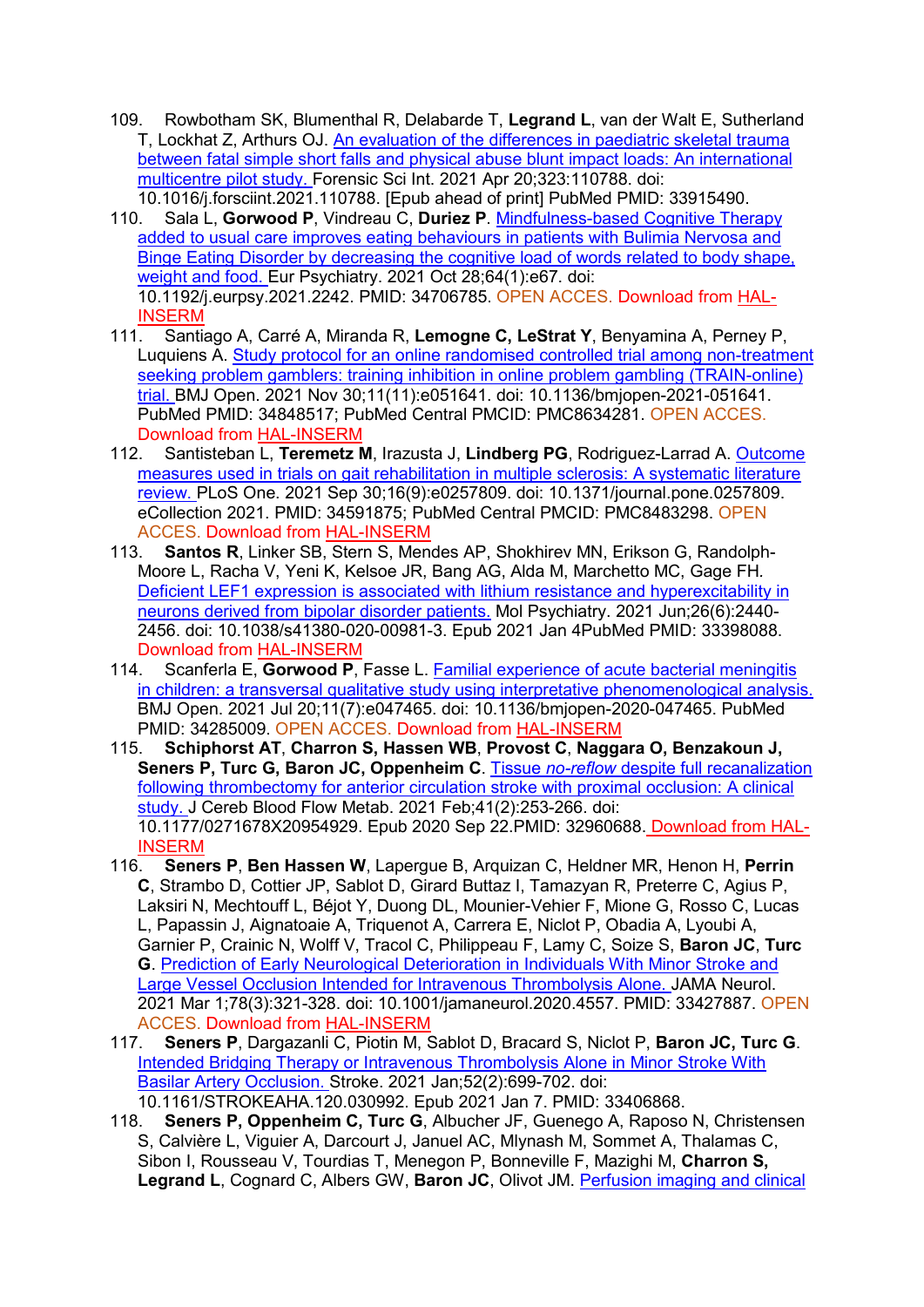[outcome in acute ischemic stroke with large core. A](https://www.ncbi.nlm.nih.gov/pubmed/34216396/)nn Neurol. 2021 Sep;90(3):417-427. doi: 10.1002/ana.26152. Epub 2021 Jul 29. PMID: 34216396 Clinical Trial.. Download [from HAL-INSERM](https://www.hal.inserm.fr/inserm-03287979)

- 119. Shabangu T, Chen HL, Zhuang ZH, **Pierani A**, Chen CF, Chou SJ. [Specific](https://www.ncbi.nlm.nih.gov/pubmed/33863910/)  [contribution of neurons from the Dbx1 lineage to the piriform cortex. S](https://www.ncbi.nlm.nih.gov/pubmed/33863910/)ci Rep. 2021 Apr 16;11(1):8349. doi: 10.1038/s41598-021-86512-8. PubMed PMID: 33863910; PubMed Central PMCID: PMC8052341. OPEN ACCES. Download from [HAL-INSERM](https://www.hal.inserm.fr/inserm-03280599)
- 120. Shahjouei S, Tsivgoulis G, Farahmand G, Koza E, Mowla A, Vafaei Sadr A, Kia A, Vaghefi Far A, Mondello S, Cernigliaro A, Ranta A, Punter M, Khodadadi F, Naderi S, Sabra M, Ramezani M, Amini Harandi A, Olulana O, Chaudhary D, Lyoubi A, Campbell BCV, Arenillas JF, Bock D, Montaner J, Aghayari Sheikh Neshin S, Aguiar de Sousa D, Tenser MS, Aires A, Alfonso ML, Alizada O, Azevedo E, Goyal N, Babaeepour Z, Banihashemi G, Bonati LH, Cereda CW, Chang JJ, Crnjakovic M, De Marchis GM, Del Sette M, Ebrahimzadeh SA, Farhoudi M, Gandoglia I, **Gonçalves B**, Griessenauer CJ, Murat Hanci M, Katsanos AH, Krogias C, Leker RR, Lotman L, Mai J, Male S, Malhotra K, Malojcic B, Mesquita T, Mir Ghasemi A, Mohamed Aref H, Mohseni Afshar Z, Moon J, Niemelä M, Rezai Jahromi B, Nolan L, Pandhi A, Park JH, Marto JP, Purroy F, Ranji-Burachaloo S, Carreira NR, Requena M, Rubiera M, Sajedi SA, Sargento-Freitas J, Sharma VK, Steiner T, Tempro K, **Turc G**, Ahmadzadeh Y, Almasi-Dooghaee M, Assarzadegan F, Babazadeh A, Baharvahdat H, Cardoso FB, Dev A, Ghorbani M, Hamidi A, Hasheminejad ZS, Hojjat-Anasri Komachali S, Khorvash F, Kobeissy F, Mirkarimi H, Mohammadi-Vosough E, Misra D, Noorian AR, Nowrouzi-Sohrabi P, Paybast S, Poorsaadat L, Roozbeh M, Sabayan B, Salehizadeh S, Saberi A, Sepehrnia M, Vahabizad F, Yasuda TA, Ghabaee M, Rahimian N, Harirchian MH, Borhani-Haghighi A, Azarpazhooh MR, Arora R, Ansari S, Avula V, Li J, Abedi V, Zand R. [SARS-CoV-2](https://www.ncbi.nlm.nih.gov/pubmed/33878892/)  [and Stroke Characteristics: A Report From the Multinational COVID-19 Stroke Study](https://www.ncbi.nlm.nih.gov/pubmed/33878892/)  [Group. S](https://www.ncbi.nlm.nih.gov/pubmed/33878892/)troke. 2021 May;52(5):e117-e130. doi: 10.1161/STROKEAHA.120.032927. Epub 2021 Apr 21. PubMed PMID: 33878892. OPEN ARCHIVE. Download from [HAL-](https://www.hal.inserm.fr/inserm-03280620)**[INSERM](https://www.hal.inserm.fr/inserm-03280620)**
- 121. Sikora R, **Bun P, Danglot L**, Alqabandi M, Bassereau P, Niedergang F, **Galli T, Zahraoui A**. [MICAL-L1 is required for cargo protein delivery to the cell surface. B](https://www.ncbi.nlm.nih.gov/pubmed/34100897/)iol Open. 2021 Jun 15;10(6). doi: 10.1242/bio.058008. Epub 2021 Jun 8. PubMed PMID: 34100897. OPEN ACCES. Download from [HAL-INSERM](https://www.hal.inserm.fr/inserm-03258482)
- 122. Spedding M, Chattarji S, Spedding C, **Jay TM**. [Brain circuits at risk in psychiatric](https://www.ncbi.nlm.nih.gov/pubmed/33358639/)  [diseases and pharmacological pathways. T](https://www.ncbi.nlm.nih.gov/pubmed/33358639/)herapie. 2021 Mar-Apr;76(2):75-86. doi:
- 10.1016/j.therap.2020.12.005. Epub 2020 Dec 8. Review. PubMed PMID: 33358639.<br>123. Stricker S, **Boulouis G**, Benichi S, Bourgeois M, **Gariel F. Garzelli L**. Hak JF. Ali 123. Stricker S, **Boulouis G**, Benichi S, Bourgeois M, **Gariel F**, **Garzelli L**, Hak JF, Alias Q, **Kerleroux B**, Beccaria K, Chivet A, de Saint Denis T, James S, Paternoster G, Zerah M, Kossorotoff M, Boddaert N, Brunelle F, Meyer P, Puget S, **Naggara O**, Blauwblomme T. [Acute surgical management of children with ruptured brain arteriovenous](https://www.ncbi.nlm.nih.gov/pubmed/33482644/)  [malformation. J](https://www.ncbi.nlm.nih.gov/pubmed/33482644/) Neurosurg Pediatr. 2021 Jan 22;27(4):437-445. doi: 10.3171/2020.8.PEDS20479.PMID: 33482644. OPEN ACCES. Download from [HAL-](https://www.hal.inserm.fr/inserm-03280643)<mark>[INSERM](https://www.hal.inserm.fr/inserm-03280643)</mark><br>124. Tebel
- 124. **Tebeka S, De Premorel Higgons A, Dubertret C, Le Strat Y**. [Changes in alcohol](https://www.ncbi.nlm.nih.gov/pubmed/32244086/)  [use and heavy episodic drinking in U.S. Women of childbearing-age and peripartum](https://www.ncbi.nlm.nih.gov/pubmed/32244086/)  [between 2001-2002 and 2012-2013. A](https://www.ncbi.nlm.nih.gov/pubmed/32244086/)ddict Behav. 2020 Aug;107:106389. doi: 10.1016/j.addbeh.2020.106389. Epub 2020 Mar 9. PubMed PMID: 32244086.
- 125. **Tebeka S**, Huillard O, Pignon B, Nguyen YL, **Dubertret C**, **Mallet J**. [Medical students](https://www.ncbi.nlm.nih.gov/pubmed/34801232/)  [and the response to COVID-19: Educational preparedness and psychological impact of](https://www.ncbi.nlm.nih.gov/pubmed/34801232/)  [their involvement in communicating with patients' relatives. E](https://www.ncbi.nlm.nih.gov/pubmed/34801232/)ncephale. 2021 Oct 7;. doi: 10.1016/j.encep.2021.08.007. [Epub ahead of print] PubMed PMID: 34801232; PubMed Central PMCID: PMC8494989. OPEN ACCES. Download from [HAL-INSERM](https://hal.archives-ouvertes.fr/hal-03497095)
- 126. **Tebeka S, Le Strat Y**, Mandelbrot L, Benachi A, Dommergues M, Kayem G, Lepercq J, Luton D, Ville Y, **Ramoz N**, Mullaert J, **Dubertret C**. [Early and late-onset postpartum](https://www.ncbi.nlm.nih.gov/pubmed/33656796/)  [depression exhibit distinct associated factors: the IGEDEPP prospective cohort study.](https://www.ncbi.nlm.nih.gov/pubmed/33656796/)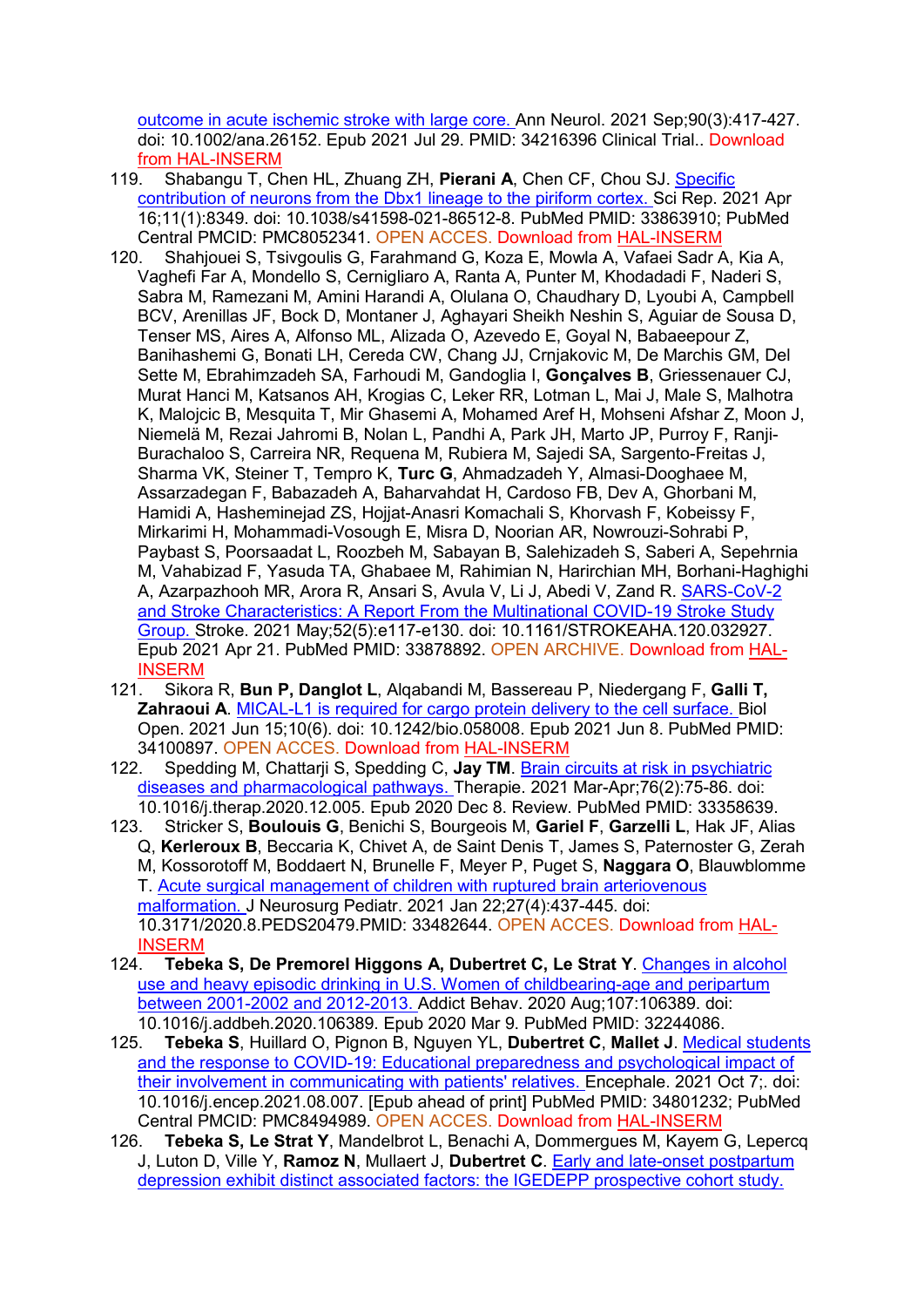BJOG. 2021 Sep;128(10):1683-1693. doi: 10.1111/1471-0528.16688. Epub 2021 Apr 6.PMID: 33656796

- 127. **Teissier A, Pierani A**. [Wiring of higher-order cortical areas: Spatiotemporal](https://www.ncbi.nlm.nih.gov/pubmed/34034988/)  [development of cortical hierarchy. S](https://www.ncbi.nlm.nih.gov/pubmed/34034988/)emin Cell Dev Biol. 2021 Oct;118:35-49. doi: 10.1016/j.semcdb.2021.05.010. Epub 2021 May 24.PMID: 34034988 Review. Download from HAL-INSERM
- 128. **Tolle V, Ramoz N**, Epelbaum J. Is there a hypothalamic basis for anorexia nervosa?. Handb Clin Neurol. 2021;181:405-424. doi: 10.1016/B978-0-12-820683-6.00030-0. PubMed PMID: 34238474. Review.
- 129. Vadodaria KC, Mendes APD, Mei A, Racha V, Erikson G, Shokhirev MN, Oefner R, Heard KJ, McCarthy MJ, Eyler L, Kelsoe JR, **Santos R**, Marchetto MC, Gage FH. [Altered](https://www.ncbi.nlm.nih.gov/pubmed/33667413/)  [Neuronal Support and Inflammatory Response in Bipolar Disorder Patient-Derived](https://www.ncbi.nlm.nih.gov/pubmed/33667413/)  [Astrocytes. S](https://www.ncbi.nlm.nih.gov/pubmed/33667413/)tem Cell Reports. 2021 Apr 13;16(4):825-835. doi: 10.1016/j.stemcr.2021.02.004. Epub 2021 Mar 4.PMID: 33667413. OPEN ACCES. Download from [HAL-INSERM](https://www.hal.inserm.fr/inserm-03161941) This article has been chosen for a Press Release by Cell Press in the AAAS platform [EurekAlert.](https://new.eurekalert.org/pub_releases/2021-03/cp-adf022521.php) The article is also cited in the [Gizmodo](https://gizmodo.com/scientists-find-link-between-bipolar-disorder-and-neuro-1846405526?rev=1614872624917) technology and science website.
- 130. **van Niel G**, Gazeau F, Wilhelm C, Silva AKA. [Technological and translational](https://www.ncbi.nlm.nih.gov/pubmed/34710528/)  [challenges for extracellular vesicle in therapy and diagnosis. A](https://www.ncbi.nlm.nih.gov/pubmed/34710528/)dv Drug Deliv Rev. 2021 Dec;179:114026. doi: 10.1016/j.addr.2021.114026. Epub 2021 Oct 25.PMID: 34710528. Download from [HAL-INSERM](https://www.hal.inserm.fr/inserm-03421395)
- 131. **Vats S, Galli T**. [Introducing secretory reticulophagy/ER-phagy \(SERP\), a VAMP7](https://www.ncbi.nlm.nih.gov/pubmed/33554711/) [dependent pathway involved in neurite growth. A](https://www.ncbi.nlm.nih.gov/pubmed/33554711/)utophagy. 2021 Apr;17(4):1037-1039. doi: 10.1080/15548627.2021.1883886. Epub 2021 Feb 8. PubMed PMID: 33554711. Download from [HAL-INSERM](https://www.hal.inserm.fr/inserm-03139860)
- 132. Velthorst E, Mollon J, Murray RM, de Haan L, Germeys IM, Glahn DC, Arango C, van der Ven E, Di Forti M, Bernardo M, Guloksuz S, Delespaul P, Mezquida G, Amoretti S, Bobes J, Saiz PA, García-Portilla MP, Santos JL, Jiménez-López E, Sanjuan J, Aguilar EJ, Arrojo M, Carracedo A, López G, González-Peñas J, Parellada M, Atbaşoğlu C, Saka MC, Üçok A, Alptekin K, Akdede B, Binbay T, Altınyazar V, Ulaş H, Yalınçetin B, Gümüş-Akay G, Beyaz BC, Soygür H, Cankurtaran EŞ, Kaymak SU, Maric NP, Mihaljevic MM, Petrovic SA, Mirjanic T, Del-Ben CM, Ferraro L, Gayer-Anderson C, Jones PB, Jongsma HE, Kirkbride JB, La Cascia C, Lasalvia A, Tosato S, Llorca PM, Menezes PR, Morgan C, Quattrone D, Menchetti M, Selten JP, Szöke A, Tarricone I, Tortelli A, McGuire P, Valmaggia L, Kempton MJ, van der Gaag M, Riecher-Rössler A, Bressan RA, Barrantes-Vidal N, Nelson B, McGorry P, Pantelis C, **Krebs MO**, Ruhrmann S, Sachs G, Rutten BPF, van Os J, Alizadeh BZ, van Amelsvoort T, Bartels-Velthuis AA, Bruggeman R, van Beveren NJ, Luykx JJ, Cahn W, Simons CJP, Kahn RS, Schirmbeck F, van Winkel R, Reichenberg A. [Cognitive functioning throughout adulthood and illness stages in](https://www.ncbi.nlm.nih.gov/pubmed/33414498/)  [individuals with psychotic disorders and their unaffected siblings. M](https://www.ncbi.nlm.nih.gov/pubmed/33414498/)ol Psychiatry. 2021 Aug;26(8):4529-4543. doi: 10.1038/s41380-020-00969-z. Epub 2021 Jan 7. PubMed PMID: 33414498.
- 133. **Verdi V, Bécot A, van Niel G, Verweij FJ**. [In vivo imaging of EVs in zebrafish: New](https://faseb.onlinelibrary.wiley.com/doi/10.1096/fba.2021-00081)  [perspectives from "the waterside".](https://faseb.onlinelibrary.wiley.com/doi/10.1096/fba.2021-00081) FASEB BioAdvances. 2021 Aug 27;3(11):918-929. doi: 10.1096/fba.2021-00081. eCollection 2021 Nov. PMID: 34761174. Review. OPEN ACCES. Download from [HAL-INSERM](https://www.hal.inserm.fr/inserm-03336284)
- 134. **Verweij FJ**, Balaj L, Boulanger CM, Carter DRF, Compeer EB, D'Angelo G, El Andaloussi S, Goetz JG, Gross JC, Hyenne V, Krämer-Albers EM, Lai CP, Loyer X, Marki A, Momma S, Nolte-'t Hoen ENM, Pegtel DM, Peinado H, Raposo G, Rilla K, Tahara H, Théry C, van Royen ME, Vandenbroucke RE, Wehman AM, Witwer K, Wu Z, Wubbolts R, **van Niel G**. [The power of imaging to understand extracellular vesicle](https://www.ncbi.nlm.nih.gov/pubmed/34446922/)  [biology in vivo. N](https://www.ncbi.nlm.nih.gov/pubmed/34446922/)at Methods. 2021 Sep;18(9):1013-1026. doi: 10.1038/s41592-021- 01206-3. Epub 2021 Aug 26. Review. PubMed PMID: 34446922. Download from [HAL-](https://www.hal.inserm.fr/inserm-03358087)[INSERM](https://www.hal.inserm.fr/inserm-03358087)